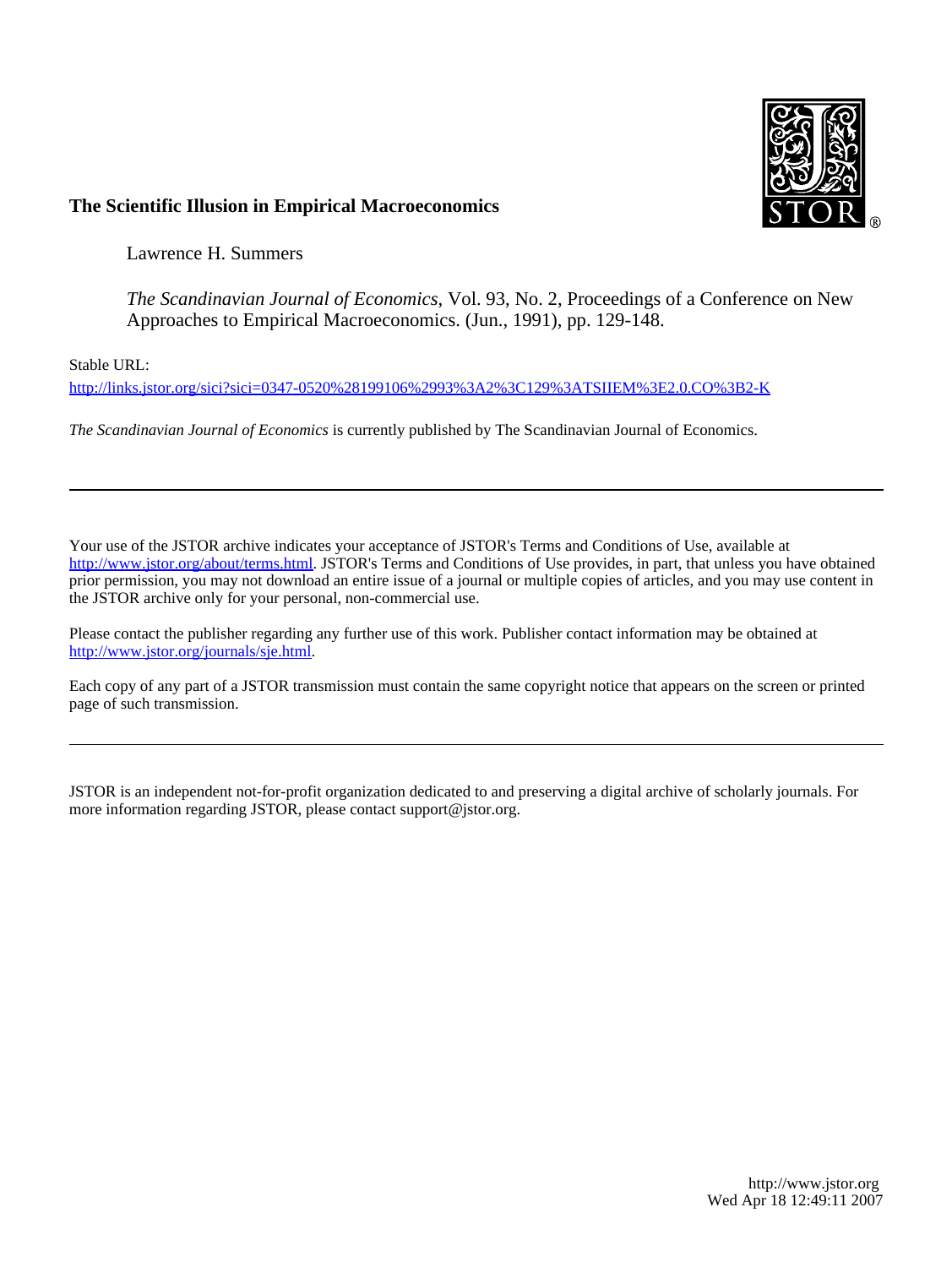# **The Scientific Illusion in Empirical Macroeconomics**

# *Lawrence H. Summers\**

Harvard University and NBER, Cambridge MA, USA

## **Abstract**

It is argued that formal econometric work, where elaborate technique is used to apply theory to data or isolate the direction of causal relationships when they are not obvious a **priori,** virtually always fails. The only empirical research that has contributed to thinking about substantive issues and the development of economics is pragmatic empirical work, based on methodological principles directly opposed to those that have become fashionable in recent years.

# **I. Introduction**

Many macroeconomists and most econometricians believe and teach their students that (i) empirical work in macroeconomics should concentrate on identifying "deep structural parameters" characterizing preferences and technology; (ii) the best empirical work in macroeconomics formally tests substantive hypotheses rigorously derived from economic theory; (iii) sophisticated statistical technique can play an important role in sorting out causation in systems with many interdependent variables. These beliefs constitute the core of what I regard as the scientific illusion in empirical macroeconomics.

This paper argues that formal empirical work which, to use Sargent's (1987, p. 7) phrase, tries to "take models seriously econometrically" has had almost no influence on serious thinking about substantive as opposed to methodological questions. Instead, the only empirical research that has influenced thinking about substantive questions has been based on

<sup>\*</sup>I have been helped in writing this paper by comments received from Olivier Blanchard, Stanley Fischer, Richard Freeman, Mervyn King, Robert Lucas, Jeff Miron and Ken Rogoff. Many of my teachers and colleagues have influenced my attitudes on the matters treated here, but I alone bear responsibility for the views expressed. This is a revised version of a manuscript originally presented at the NBER Macroeconomics Annual Meeting in 1987.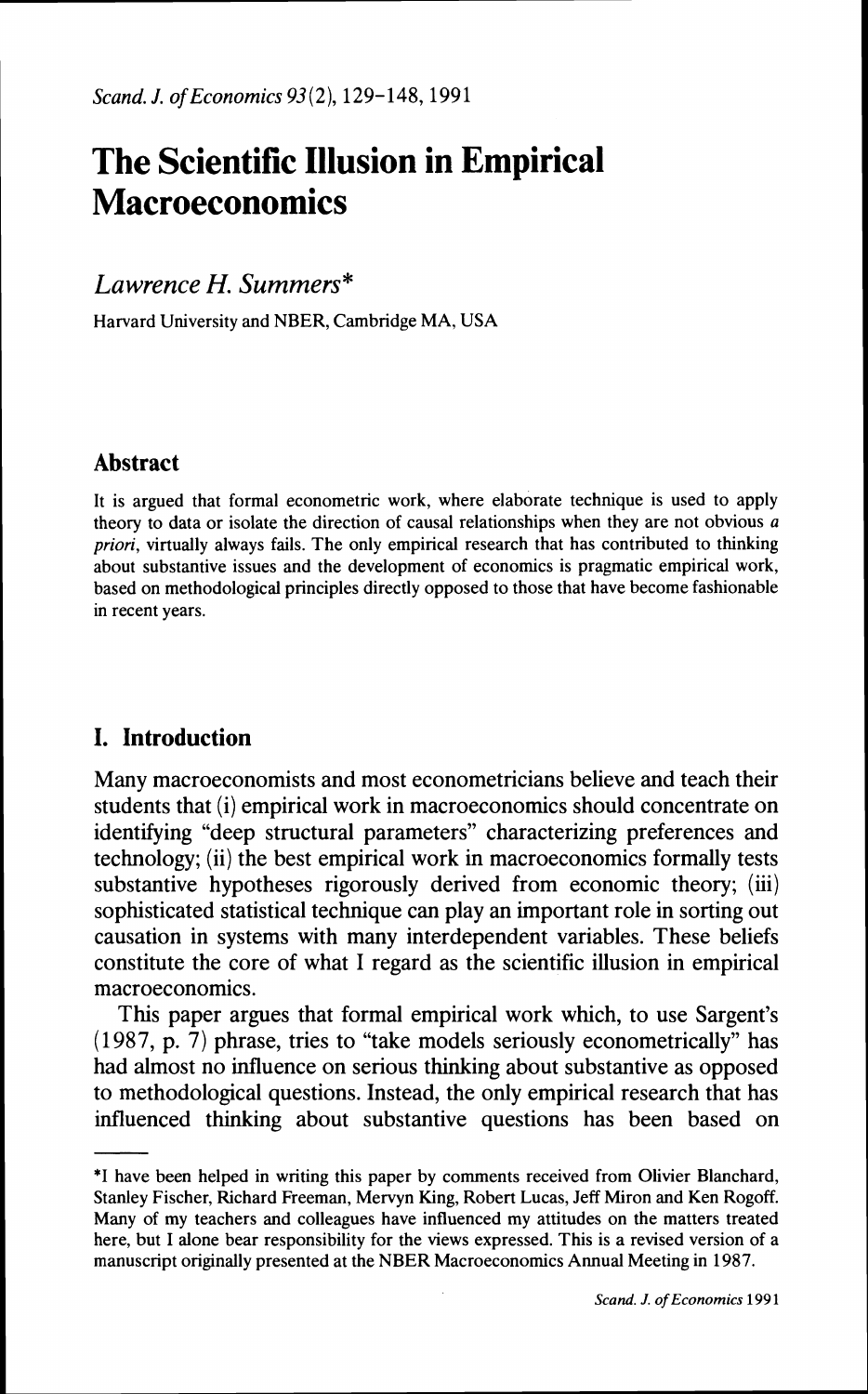methodological principles directly opposed to those that have become fashionable in recent years. Successful empirical research has been characterized by attempts to gauge the strength of associations rather than to estimate structural parameters, verbal characterizations of how causal relations might operate rather than explicit mathematical models, and the skillful use of carefully chosen natural experiments rather than sophisticated statistical technique to achieve identification.

These views may seem extreme. But I invite the reader to try and identify a single instance in which a "deep structural parameter" has been estimated in a way that has affected the profession's beliefs about the nature of preferences or production technologies or to identify a meaningful hypothesis about economic behavior that has fallen into disrepute because of a formal statistical test.

Now consider two issues where today's macroeconomics textbooks present a radically different picture than did the macroeconomics textbooks of the  $1960s$  - the long-run neutrality of inflation and the relative importance of monetary and fiscal policies in affecting economic behavior. Changes in opinion about inflation neutrality resulted from theoretical arguments about the implausibility of money illustion that became compelling when inflation increased and unemployment did not decline during the 1970s. Formal statistical tests contributed almost nothing. Surely, A Monetary History of the United States (1963) had a greater impact in highlighting the role of money than any particular econometric study or combination of studies. It was not based on a formal model. no structural parameters were estimated, and no sophisticated statistical techniques were employed. Instead, data were presented in a straightforward way. to buttress verbal theoretical arguments, and emphasis was placed on natural experiments in assessing directions of causality.

The argument of this paper is in very much the same spirit as the attack on modernism in McCloskey's (1985) treatment of *The Rhetoric of Economics.* Like McCloskey, I emphasize persuasiveness as a crucial criterion in evaluating empirical work. My argument here is also similar to critiques of conventional econometric approaches put foward by Leamer (1978). While Leamer and others, notably David Hendry, have been at pains to develop methods for ensuring that econometric results are robust, my argument is somewhat more nihilistic in emphasizing qualitative rather than quantitative conclusions from econometric work.

In order to avoid misunderstandings, it will be helpful at this point to delimit this paper's argument in a number of respects. First, my quarrel is not with the goal of estimating deep parameters and seriously evaluating precisely formulated hypotheses but with its feasibility. Attempts to make empirical work take on too many of the trappings of science render it uninformative. Second, the issues treated in this paper are largely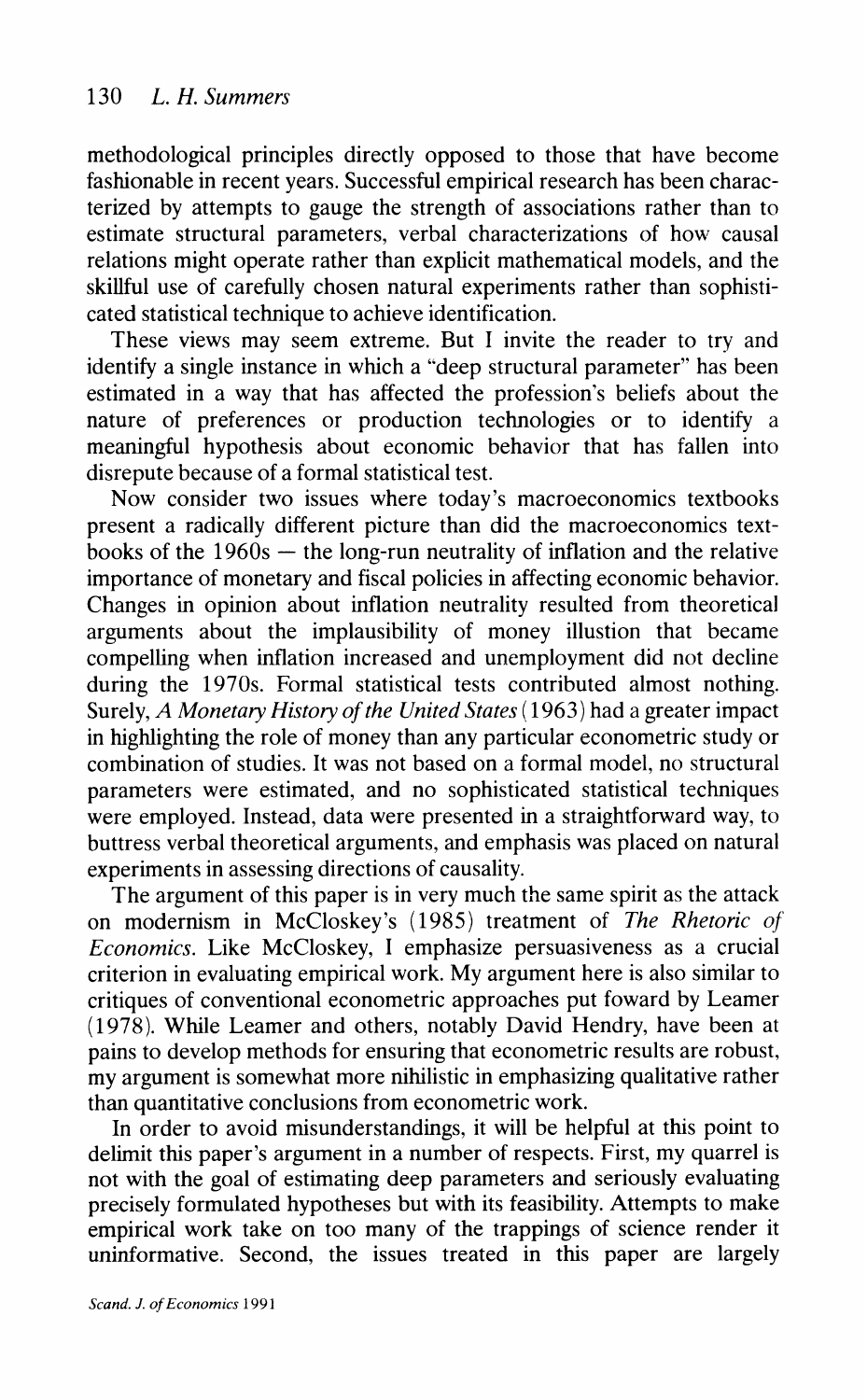independent of the substantive issues separating New Classical and Keynesian macroeconomists. Research in the New Classical tradition like that of Mehra and Prescott (1985) where formal statistical tests are eschewed, falls within the pragmatic approach advocated here, whereas Keynesian research like that of Rotemberg (1983) or Blanchard (1986) takes the formal statistical viewpoint that this paper criticizes.

Third, diversification is good in research strategy as in most other things. Undoubtedly the line I have drawn between the research strategies I praise and condemn is too bright. I am only insisting that the approach to methodology normally offered to students in graduate school is seriously deficient in slighting approaches to empirical work that have been enormously productive.

The remainder of the paper is organized as follows. Section I1 offers some general observations on the very different roles played by formal econometric work in economics and experimental and observational work in the natural sciences. Section 111 uses recent research directed at estimating deep parameters and at identifying causal relationships between macroeconomic time series as examples in discussing systematic reasons why so much formal econometric work in economics has so little impact. Section IV describes the pragmatic approach to empirical research in economics and discusses some of its many successes. Section V offers some tentative observations on the relationship between theory and empirical work in economics. I argue that the failure of empirical work to serve up stylized facts in a usable form is an important reason for the sterility of so much economic theory. Section VI concludes.

#### **11. Empirical Work in Economics and the Natural Sciences**

It is interesting to contrast the relationship between theoretical and formal econometric work in economics with the relationship between theory and experiment that prevails in other sciences. While reading lay expositions of major breakthroughs in the physical and biological sciences, one is immediately struck by the crucial role of empirical work in stimulating theory in these sciences.' For example, Weinberg (1977) describes the crucial role that Hubble's observation, whereby stars appeared to recede from the earth at a rate proportional to their distance from it, played in the development of the Big Bang Theory. And he describes how theories had to be overhauled to accommodate empirical observations on the uniformity of background electromagnetic radiation in the universe and on the chemical

<sup>&#</sup>x27;Two brief and accessible books whose evidence supports the discussion in the text are Weinberg (1977) about the beginning of the universe and Smith (1986) about modem developments in biology.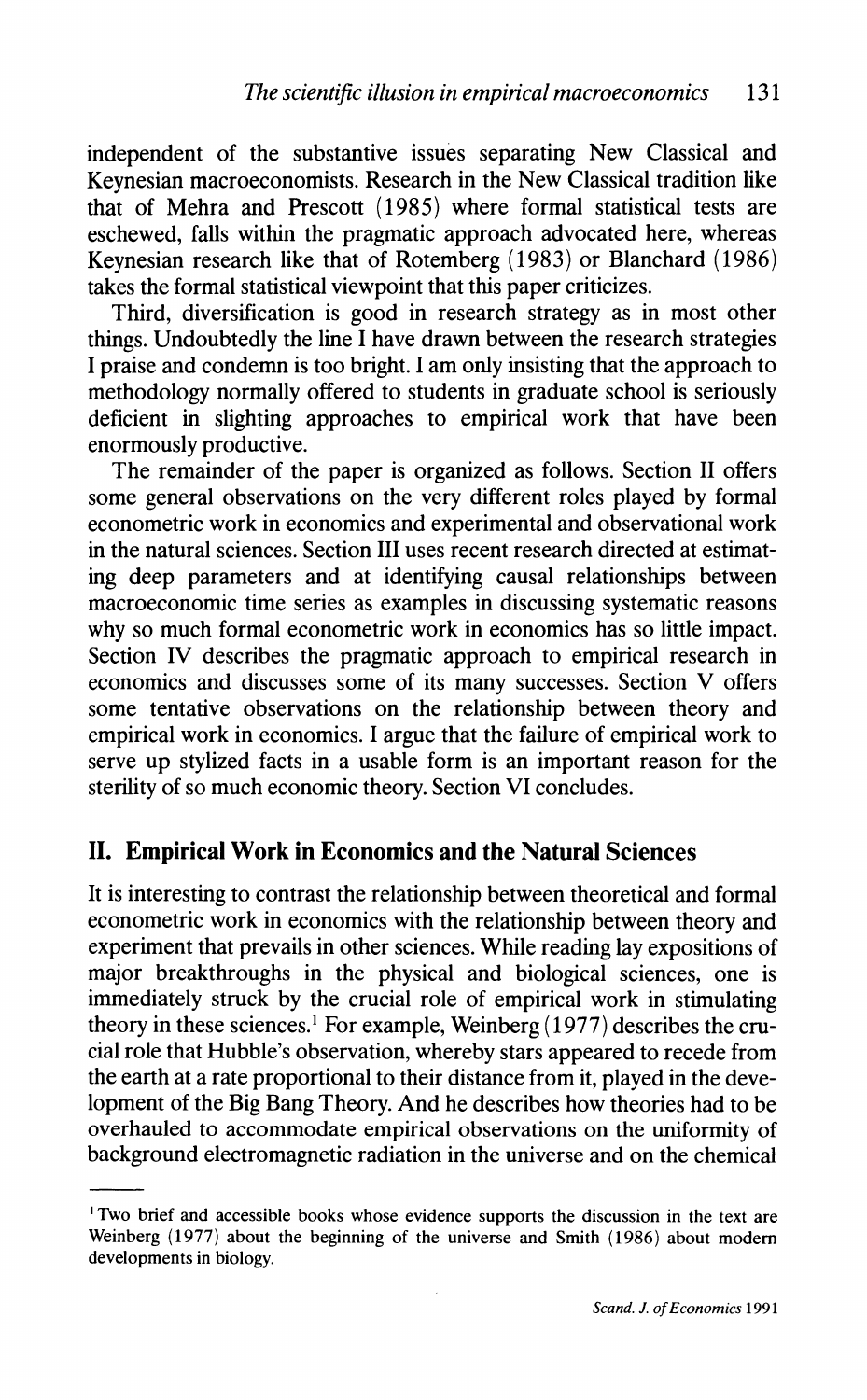composition of stars. Smith (1986) describes the crucial role of fossil studies, fruit fly experiments, and molecular studies of the DNA of different creatures in shaping the current understanding of the process of evolution.

Theoretical particle physicists wait anxiously to see whether experimentalists will be able to identify the particles their theories postulate.<sup>2</sup> The image of an economic theorist nervously awaiting the result of a decisive econometric test does not ring true. The negligible impact of formal econometric work on the development of economic science is manifest in a number of ways.

First, the major writings of leading economic theorists, those oriented to both micro and to macroeconomic issues, contain almost no reference to econometric studies. A perusal of several volumes of *The Journal of Economic Theory* reveals no references to econometric studies. Kreps's (1 990) hugely successful textbook *A Course in Microeconomic Theory*  defines the purpose of economic theory as gaining "a better understanding of economic activity and outcomes". Yet of more than nearly 200 studies that it references, only two contain any econometric work, and neither of those studies seeks to estimate a structural parameter. A random sampling experiment suggests that the 200 articles and books Kreps references taken together contain less than a dozen references to econometric articles.

Things are only slightly different in macroeconomics. Lucas's (1987) book surveying business cycle theory includes few references to the results of econometric estimation. The empirical studies that he does reference are simulation exercises such as the work of Kydland and Prescott (1982) and relatively informal discussions of the properties of data such as Romer (1986). Sargent's (1987) treatise on macroeconomic theory does refer to a number of econometric studies in a way that makes clear how minimal is their contribution to the development of theory. A typical reference notes without amplification regarding the results that "X has examined econometric implications of this equation". Solow's (1970) masterful exposition of growth theory does not contain a single reference to an econometric study, though great emphasis is placed on stylized facts revealed by straightforward data analysis. Tobin's (1980) forceful defense of Keynesian economics makes no reference to econometric tests that support his conclusions.

Second, the informal "rules of the game" governing econometric research in economics bear out the suspicion that most of it has little influence. Recent audits of econometric research that uncovered pervasive

 $2$ Indeed, the current (as I am writing) issue of *The Economist* describes the theoretical physicists' response to the recordings made by neutrino detectors in the wake of the recent supernova.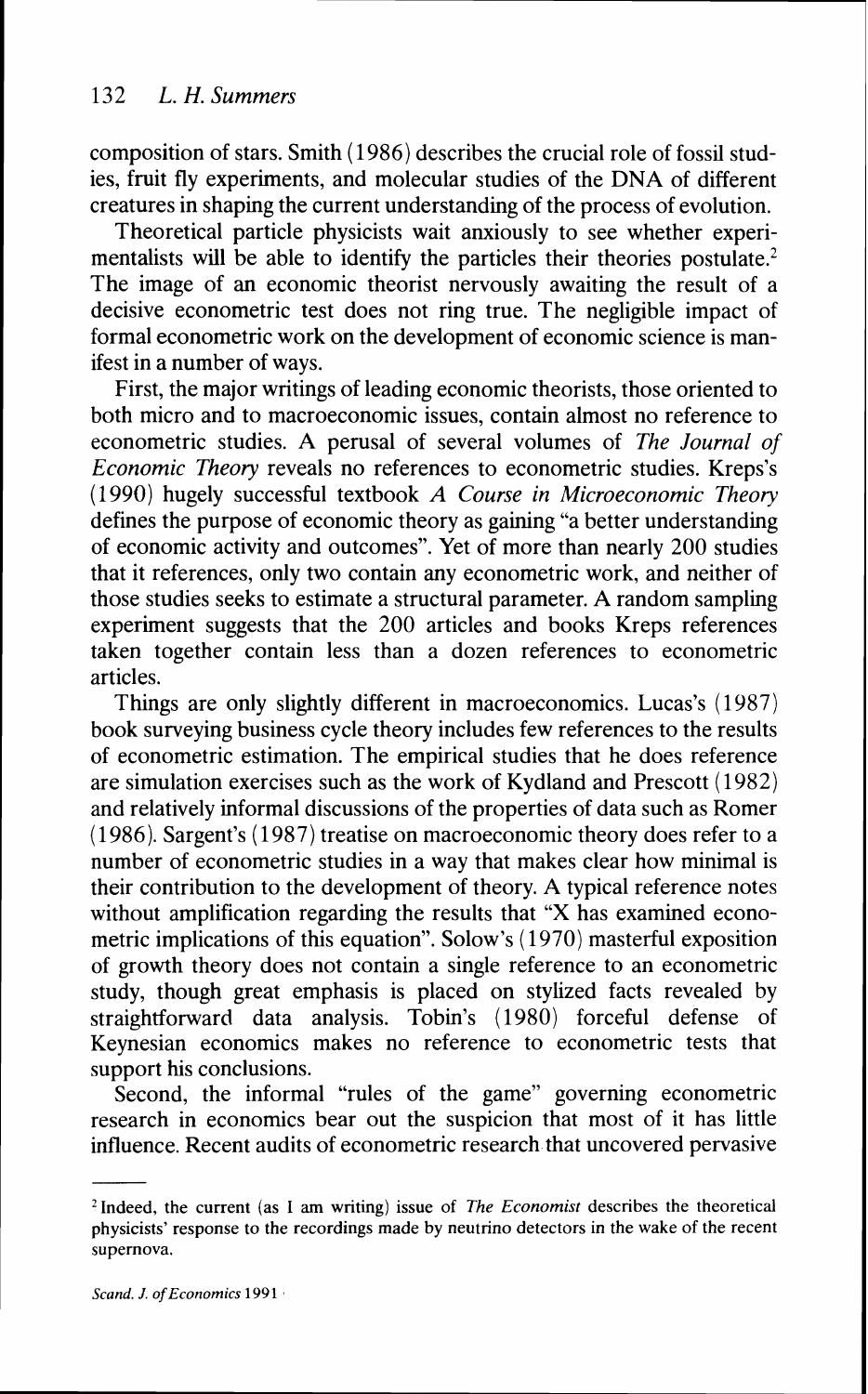problems have attracted a good deal of attention; see e.g. Dewald *et al.*  (1986). Perhaps more disturbing than the problem of replication is the fact that, except for the purpose of audit, none of the work examined was considered worth replicating. In the natural sciences, investigators rush to check out the validity of claims made by rival laboratories and then to build on them. Such efforts are very rare in economics. I find it implausible that this is a consequence of the accuracy and robustness of the conclusions of econometric studies. Instead, the absence of replication attempts for most empirical work are a consequence of the fact that the results are rarely an important input to theory creation or the evolution of professional opinion more generally.

Those few econometric studies that have generated numerous attempts at replication and the evaluation of robustness, have usually had as their goal demonstrating a qualitative proposition rather than estimating a structural parameter or formally testing a hypothesis. An excellent example is Feldstein's (1974) study of the impact of Social Security on private saving, and the subsequent literature it spawned.

Finally, take a longer perspective on the development of economic science. Think about the papers from the 1950s or 1960s that are remembered today. Many are purely theoretical and are remembered primarily because they enriched the language of economic argument. Samuelson's (1958) introduction of the overlapping generations model is an example. Many others are remembered for their empirical generalizations - perhaps informal theories would be a better term. *A Monetary History of The United States* ( 1963), Modigliani and Brumberg's ( 1955) and Friedman's (1957) work on the consumption function are examples. Solow's (1957) low estimate of the contribution of capital formation to economic growth is another one, although his contribution was methodological as well as substantive. It is difficult to think today of many empirical studies from more than a decade ago whose bottom line was a parameter estimate or the acceptance or rejection of a hypothesis.

Given the tremendous professional investment in econometric work, it is natural to ask why it has so little impact in either the short or long run. I take up this question in the next section. Then in Section IV, I try to assess what does change economists' beliefs.

#### **111. Why Does Formal Econometric Work Prove so Unpersuasive?**

The two dominant approaches to formal econometric work in macroeconomics are the "deep parameter" approach of Sargent and his followers and the "VAR" approach of Sims and his followers. Both seek to be scientifically rigorous, and both have involved significant methodological innovation. Researchers in both these traditions seem to me to suffer from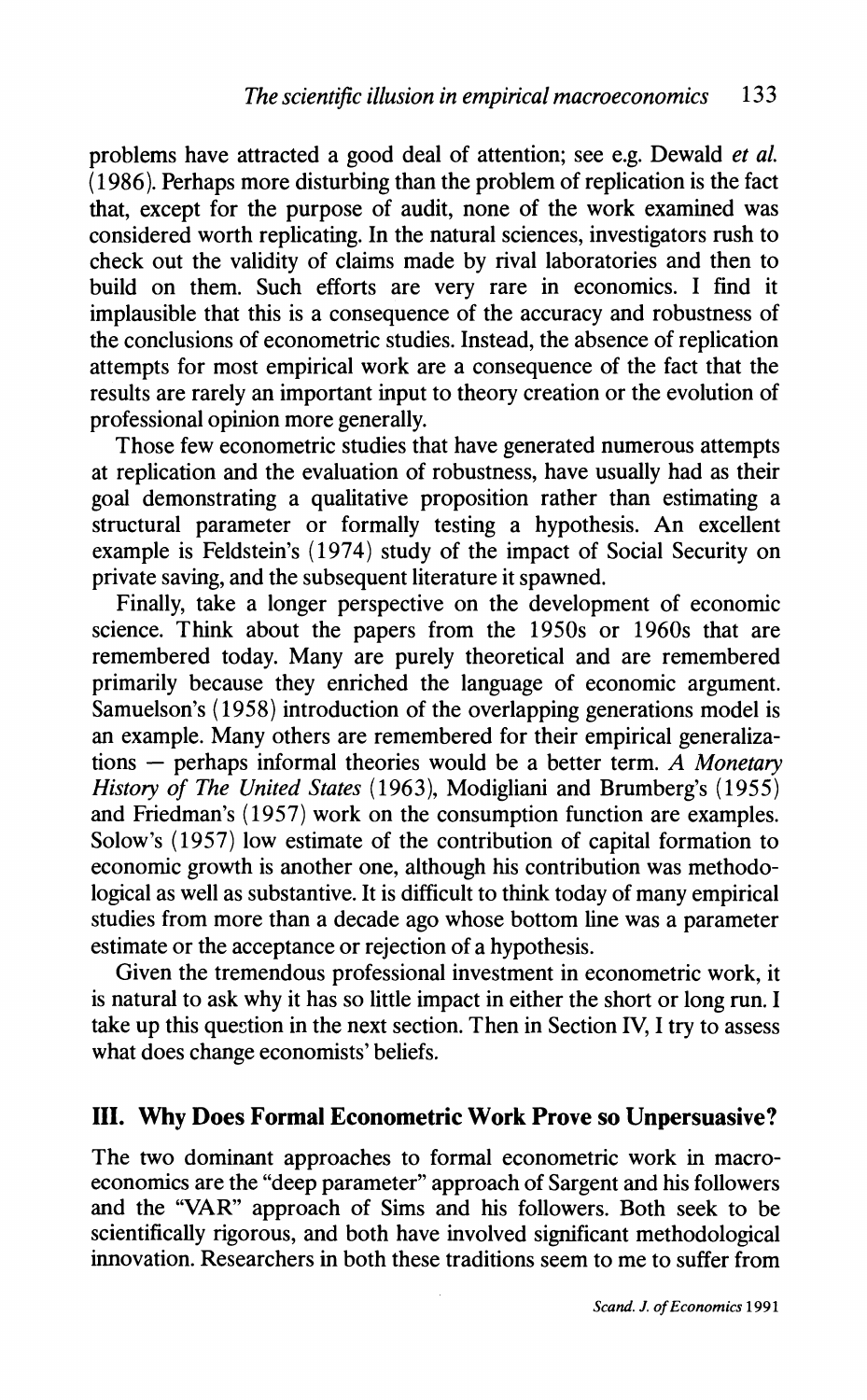#### 134 L. *H. Summers*

the scientific illusion, and to confuse methodological with substantive advance. Such an argument is difficult to make in the abstract.<sup>3</sup> I therefore proceed by considering in some detail prominent papers in each of these genres.

#### *Seeking Deep Parameters*

Perhaps the most influential recent work on deep parameter estimation has been Hansen and Singleton's (1982, 1983) treatment of the relationship between consumption and asset pricing. This work embodies the virtues most prized by those committed to making economics more "scientific".<br>Hansen and Singleton attack an important problem area — the relationship between consumption behavior and asset pricing. They seek to estimate truly structural parameters. Their work is methodologically innovative. They rely on new estimation techniques to build a bridge between a fully articulated stochastic theory and data. Given the dominant professional view of what constitutes high quality empirical work, it is easy to understand why their paper was awarded the Frisch medal as the outstanding paper published in *Econornetrica* over a several year period. Precisely because it is so outstanding an example of formal econometric work, it is instructive to consider its deficiencies. For if, as I shall argue, it is deeply flawed, it is likely that the entire genre it represents is as well.

One interpretation of Hansen and Singleton's research is that the primary goal is to test a particular hypothesis regarding the pricing of assets. Here they do provide an answer to a question  $-\overline{\phantom{a}}$  is a model of a representative consumer with an additively separable utility function and constant relative risk aversion and.. .rejected statistically by data for the sample period 1959-81? But it is hard to see that this is a very interesting question. The "model" is rejected by the observations that the consumption of different consumers is not perfect correlated and that a large fraction of the population holds zero wealth, or by the observation that money is held despite being a dominated asset. Hansen and Singleton's model, like any theory, is literally false.

The interesting question is how accurate it is as an approximation to reality for the purpose of making different types of predictions or understanding different types of behavior. Their J statistic sheds no light at all on this question. It is obvious that with enough data, the  $J$  statistic will attain any given level. Observing its level tells the reader as much about the amount of relevant variation there was in the data Hansen and Singleton studied as it does about the validity of the hypothesis under consideration.

<sup>&</sup>lt;sup>3</sup>The argument here is largely an application of general considerations, developed in Learner's (1978) brilliant book, to specific targets.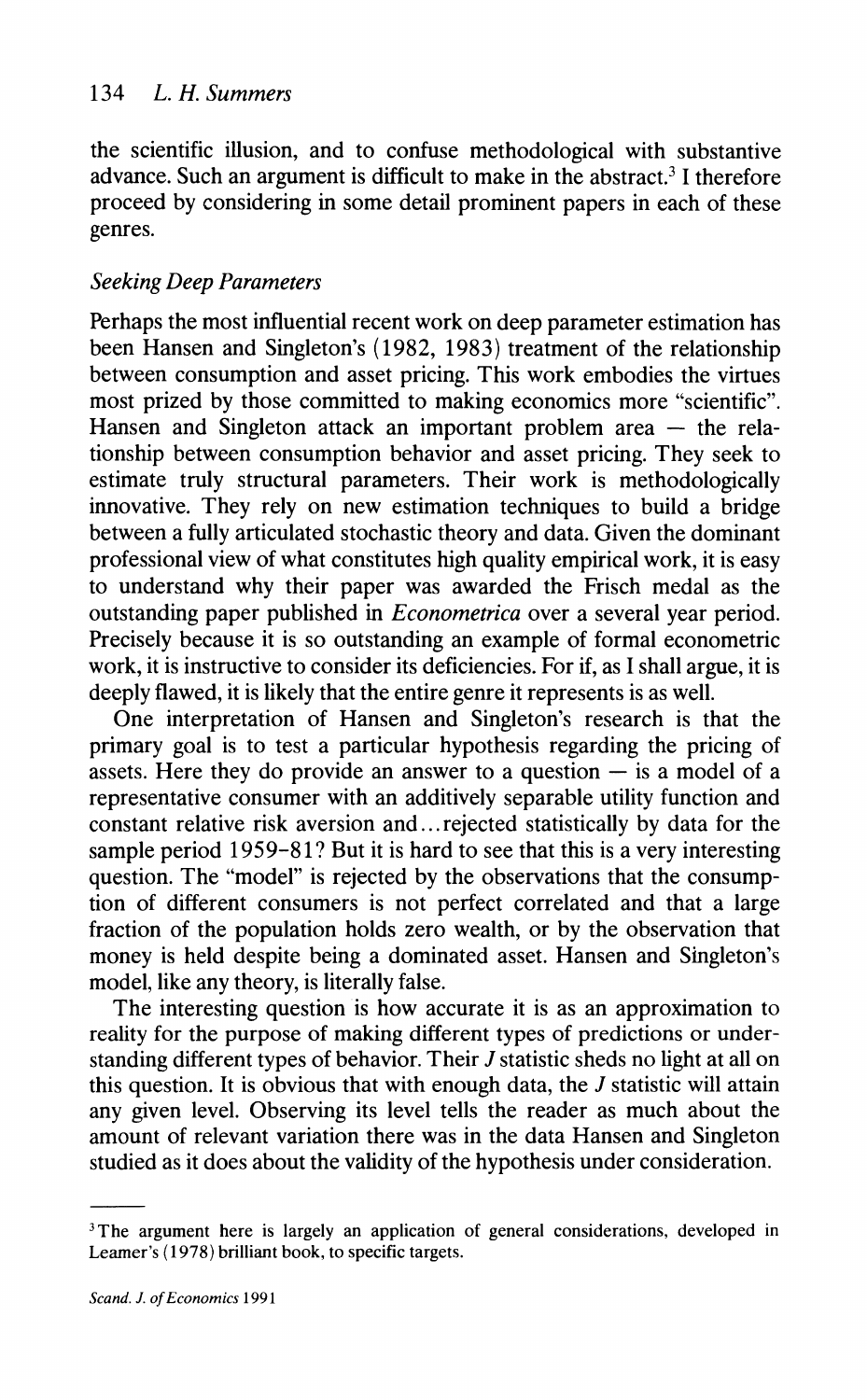The point here is a much more general one. Without some idea of the power of statistical tests against interesting alternative hypotheses and/or some metric for evaluating the extent to which the data are inconsistent with a maintained hypothesis formal statistical tests are uninformative.

Science proceeds by falsifying theories and constructing better ones. Falsifications of hypotheses based on overidentifying restrictions of the kind provided by Hansen and Singleton are unenlightening in two senses. First, they provide little insight into whether the reason for the theory's failure is central to its logical structure or is instead a consequence of auxiliary assumptions made in testing it. For example, should asset returns be evaluated on a pre or post-tax basis? Are the consumption needs of children equivalent to those of adults? Is clothing a durable good? Any test of the representative consumer model involves a test of whatever assumption is made about these issues and a dozen similar ones. While in principle it would be possible to explore a range of possible assumptions. this type of "data mining" is usually condemned by those who favor formal approaches to empirical work.

Second, suppose that the theory is rejected for reasons that do involve the details of empirical implementation. The fact of rejection gives little insight into the direction in which the theory should be modified. Consider this question. What empirical or theoretical approach to asset pricing has been stimulated by the specifics of Hansen and Singleton's results? Following their work, others have sought to estimate models more general than theirs, but the direction of generalization has not to my knowledge been influenced at all by the specifics of their results. Nor have their rejections provided the impetus to new theoretical developments regarding asset pricing. As I discuss below, the informal approach taken by Mehra and Prescott (1985) has had a much greater influence on the development of theories of asset pricing.

An alternative interpretation of Hansen and Singleton's work is that they were seeking to estimate "deep" parameters describing the representative consumer's behavior. As things turned out, the fact that their data rejected their model was taken to mean that they had not in fact found deep parameters. But let us imagine that the data had failed to reject their model. Alternatively imagine that in the future some model with more genera! preferences than those postulated by Hansen and Singleton passes tests of overidentifying restrictions. Would anyone take seriously the deep parameter estimates that resulted? I doubt it. Revealed behavior can enlighten us about the extent to which Hansen and Singleton's results are taken seriously in two ways.

First, taking seriously deep parameter estimates describing tastes and technology would presumably involve regarding them as being in some sense more stable than the "mongrel" parameters contained in traditional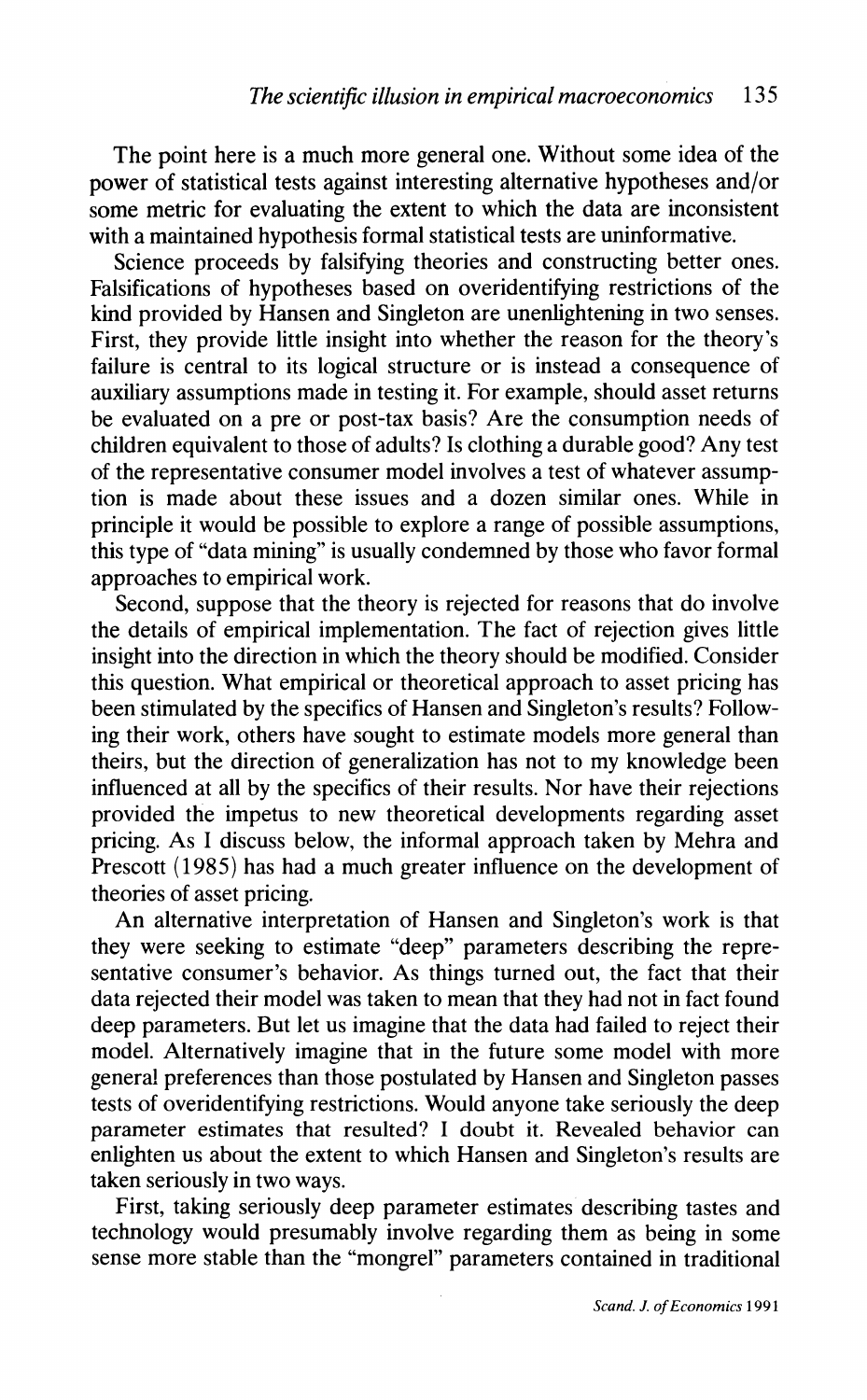Keynesian models. Lucas (1976) highlighted the fact that Keynesian models rarely were estimated using all the available data as the theory of economic policy on which they were based would suggest. He took this as a kind of "revealed behavior" argument that the parameters being estimated were not truly structural. While many investigators in a more pragmatic empirical tradition, Robert Gordon most prominently, have sought to examine the robustness of conclusions using prewar as well as postwar data, and using data from other countries, neither Hansen and Singleton nor their followers have yet ventured off the Citibank data tape.

A second way of evaluating the extent to which Hansen and Singleton's results are taken seriously is to ask whether anyone would use them in making predictions about the effects of policy interventions. Lucas's  $(1976)$  famous critique of econometric policy evaluation treated the effects of temporary tax cuts on consumption. His point was that the permanent income hypothesis implied that the marginal propensity to consume out of a tax cut depended on its likely duration. On Lucas's view as I understand it, empirical research concerned with predicting the effects of tax cuts should concentrate on estimating the parameters of the utility function of the representative consumer. Once it is known, the marginal effect of any change in policy can be computed.' Hansen and Singleton have estimated the utility function parameters the importance of which Lucas stressed. Would anyone genuinely interested in predicting the effects of a tax cut make use of their estimates of representative consumers' utility functions?

To my knowledge, no one has used these estimates for this or for any other purpose. It is not difficult to understand why. The uncertainties about the discount rate of the representative consumer upon which Hansen and Singleton's empirical work can potentially shed light are dwarfed by uncertainties about other nontaste variables.<sup>5</sup> For example, many consumers may be unable to borrow money at any interest rate because of information and enforcement problems associated with debt contracts. These consumers will spend all of the proceeds of a tax cut. Others may lack the information processing skills necessary to distinguish the reasons for changes in their take-home pay and so will not be influenced by the temporary character of the tax cut. Still others may revise their expectations about future income and so alter their spending on the basis of their own view, or one acquired from the newspaper about the tax cut's likely impact on the economy.

<sup>&</sup>lt;sup>4</sup> This statement is not quite right because of general equilibrium considerations. In order to actually calculate the effects of a fiscal policy change on consumption for example, it would also be necessary to know its impact on interest rates which presumably depends on technology parameters.

<sup>&</sup>lt;sup>5</sup> From here on, I am assuming that the tax cut is matched by spending cuts so I do not have to worry about any expected future tax changes.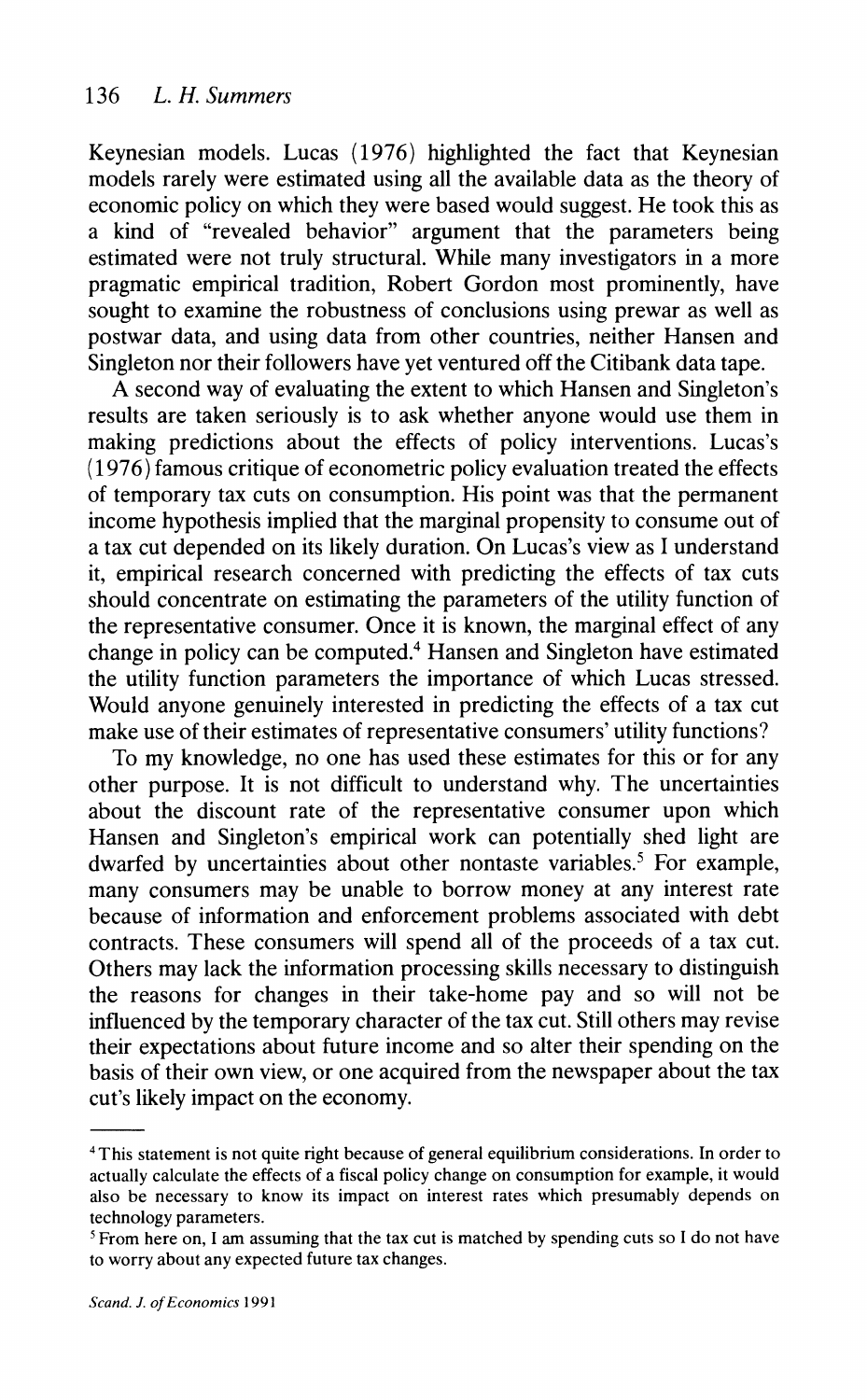None of these uncertainties can be addressed by estimating the utility function of the representative consumer. Nor, I suspect, will anyone modify their view about the empirical importance of these considerations when and if someone gets a representative consumer model to fail to reject its overidentifying restrictions. I find it hard to escape the conclusion that Hansen and Singleton's work creates an art form for others to admire and emulate but provides us with little new knowledge. $6$  Mutatis mutandis, the same is likely to be true of any work which seeks to test a highly restricted and surely incorrect structure using elaborate methods which do not shed light on the cause of any deviations of data from theory.

#### Isolating Economic Structure

While efforts to link specific stochastic theories to data represent an important component of formal econometric work, there exists a very different econometric tradition as well. This tradition seeks to use statistical technique to pin down the direction of causal relationships in situations where a great deal of simultaneity is present by using techniques which place little or no structure on the data. Vector autoregressions represent the most prominent example of recent work in this tradition. Sims (1980) provides the most powerful argument in favor of work in this tradition. His argument has both a destructive and a constructive component. The destructive component stresses the heroism of the assumptions that are made in many efforts to impose structure on data and questions the validity of any results that emerge. I find it convincing. I find the constructive part of the argument much less convincing in holding out the hope that robust conclusions can emerge from work that makes few identifying assumptions.

Again, the point is probably best argued by example. I consider the work of Bernanke (1986) on the relationship between money and output because I agree with Robert King's observation that it is an "admirable piece of normal science" even if I do not share his view that the paper is "a tribute to macroeconomics". Bernanke's thoughtfulness, care and attention to detail is apparent. His scientific objectivity in considering his own theory and that of others is exemplary. As with Hansen and Singleton's work, I single Bernanke's work out because it is an example of excellent research within the tradition it represents.

Bernanke's paper does not really reach a substantive conclusion that could possibly change the views of any serious observer of the economy.

The sum of the fact that Hansen and Singleton's paper was awarded the Frisch medal even after it was recognized that it contained major data errors which affected the substantive conclusions as corroborating this view.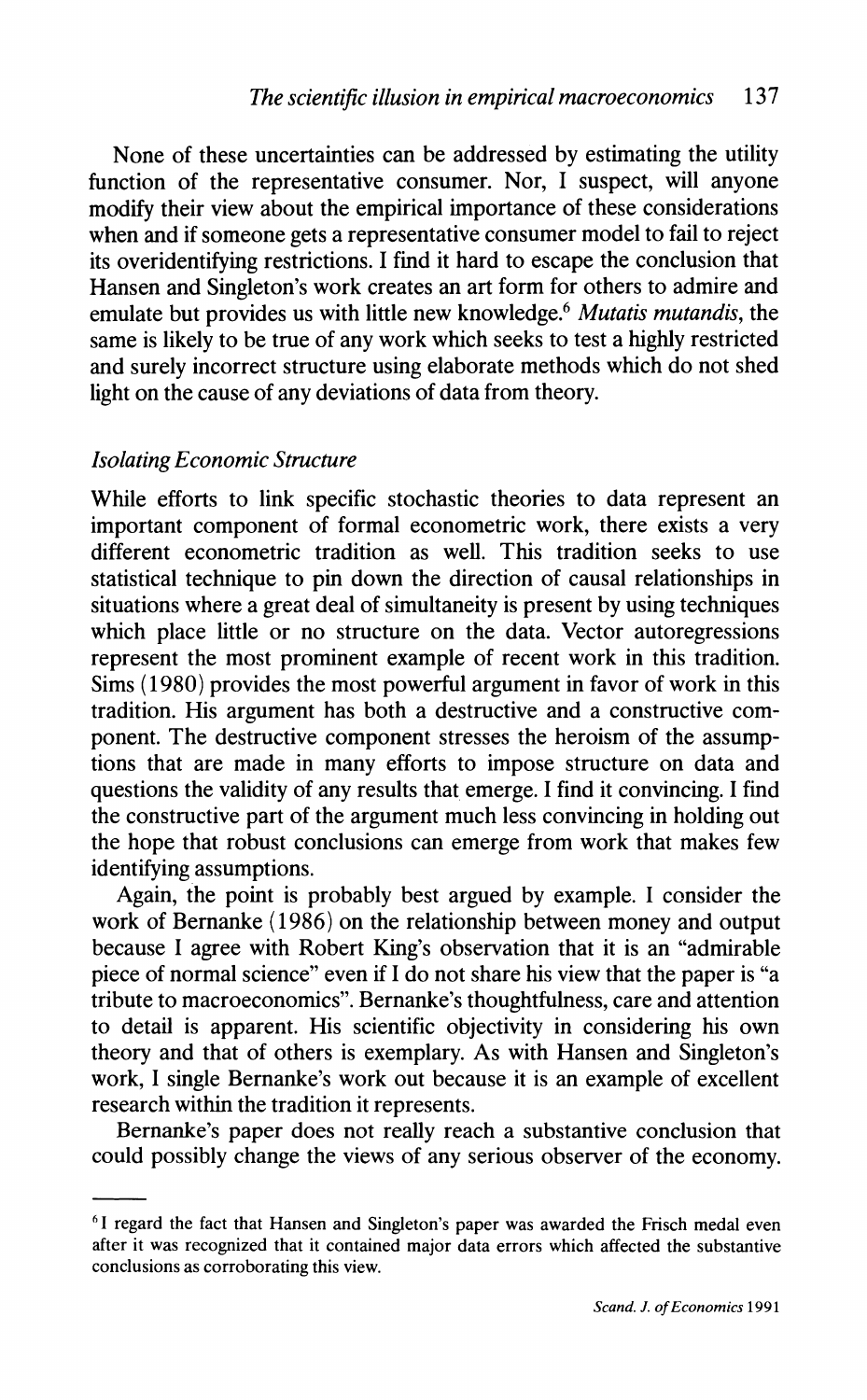His conclusions state that he has provided evidence against the hypotheses that credit is irrelevant to cyclical fluctuations and that real shocks explain all cyclical fluctuations. Even these judgments are deemed to be "tentative". The only firm conclusion reached is that structural interpretations of VARs are very sensitive to the model one assumes and that future research using VARs should take this into account. It is hard to see how such findings can stimulate new theoretical developments or bring about improvements in our ability to predict, control or explain economic events.

Of course Bernanke could not have known before undertaking his research that the results would be so inconclusive so the last paragraph is not entirely fair. It is instructive therefore to consider what possible results Bernanke could have obtained that might have led to clear conclusions. Since Bernanke is entirely persuasive in challenging standard VAR interpretation procedures, I will focus on his preferred procedure of imposing just enough structural restrictions to provide exact identification. Evidence on the role of credit comes in effect from an analysis of the contemporaneous partial correlation between unforecastable movements in credit and output after holding constant unforecastable military spending, real money balances, and a postulated structural disturbance. The evidence that credit matters is that this partial autocorrelation is significantly positive.

Apart from a myriad of statistical questions that could be raised, obvious questions of economic logic come up. Wouldn't one expect banks to expand their lending activities at times when asset values are up because future business prospects appear bright? If real money properly measured determines real GNP, but there are measurement errors in the real money data as is likely given the proliferation of money substitutes. wouldn't one expect any other variable that moved with GNP to enter an equation for it in a significant way? These considerations suggest that a finding that credit matters hardly proves that it has an active role in causing cyclical fluctuations.

Nor would a finding that credit did not enter Bernanke's equations be evidence that an exogenously caused credit disturbance would have no effect on the economy. Is it not reasonable to expect that if the economy appeared to be overheated, the Federal Reserve would pursue policies to contract credit in order to reduce subsequent values of GNP? Might not credit tend to go down as output went up because firms had more internally generated funds even if ceteris paribus credit promoted output growth?

Remarkably. Bernanke never considers interest rates and credit variables in the same set of equations. The only empirical work he reports that considers interest rates as part of a treatment of the monetary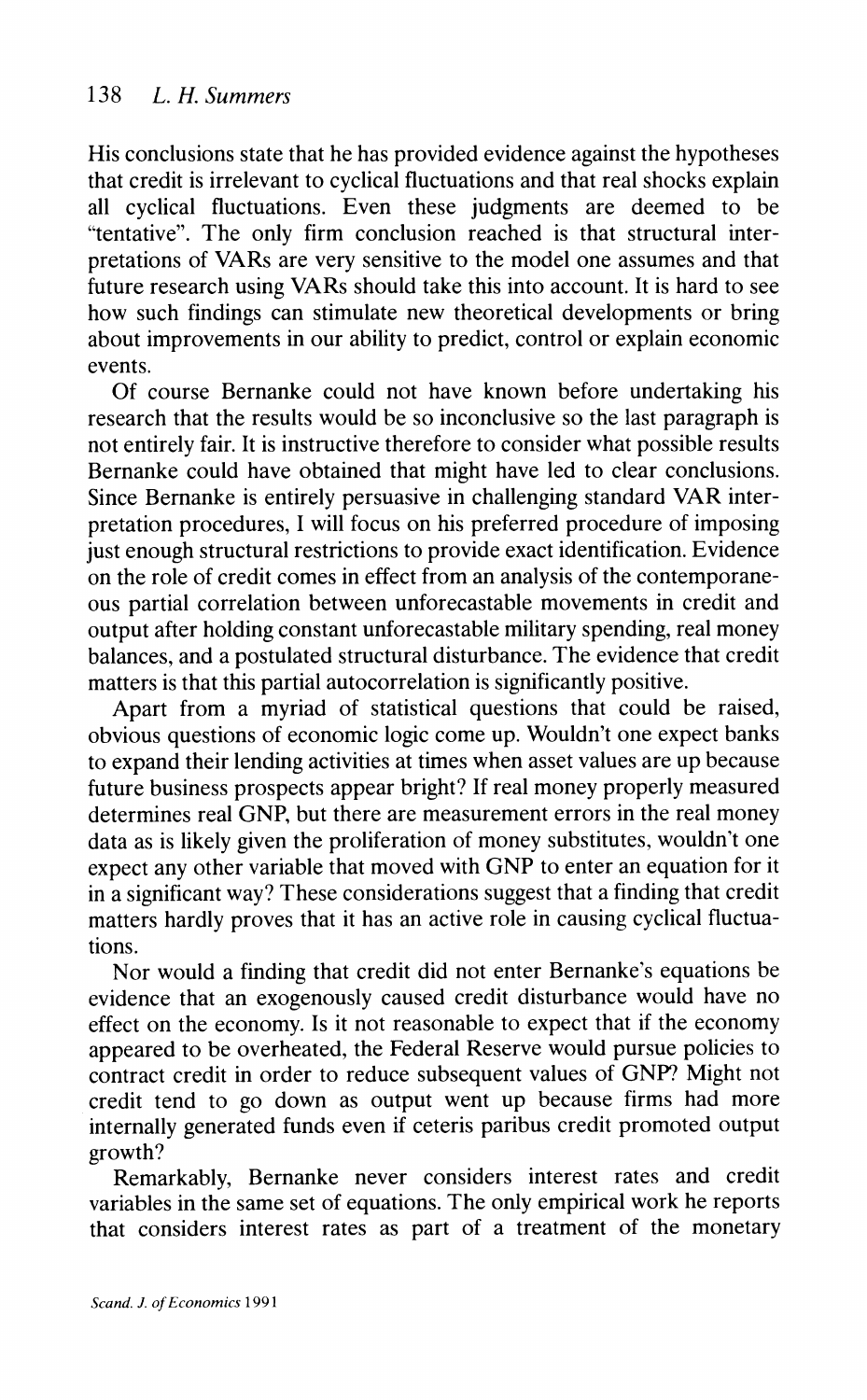mechanism ignores the role of credit, even though he concludes that credit is important! No explanation is given. I suspect that demands of Bernanke's approach to identification force this rather serious compromise.

The evidence Bernanke regards as suggestive regarding real business cycle models comes from analyses of whether innovations in quarterly measures of base and inside money estimated net of their contemporaneous responses to price and output and postulated to be orthogonal to nominal interest rate disturbances contribute to the forecast variance of real output.

Stepping back from the details of his model, it is hard to see what a correlation like this can prove. If money mattered a great deal and the Fed used it to partially stabilize future movements in output forecastable on the basis of variables like the leading indicators that are not included in the VAR, a negative relationship between money and future output would show up. If money was exogenous, a positive relationship would appear. A zero relationship could easily appear if these two considerations offset each other, even if money had potent effects on economic activity. Alternatively, if money did not matter at all but was allowed to passively accommodate forecastable future GNP movements, an investigator using Bernanke's methods might find it to be statistically very important.

These examples suggest that investigators like Bernanke, who believe that they can learn something new about causal relationships without introducing information beyond that contained in time series whose properties have already been studied thousands of times, are shadow boxing with reality. As the foregoing observations suggest, their identifying assumptions are obviously implausible once stated in English. Formalism and the attendant matrix algebra serves primarily to obscure the futility of the exercise in which they are engaged.

How then can one hope to learn something about economic structure and directions of causation? I argue below that skillful exploitation of natural experiments that provide identifying variation in important variables represents the best hope for increasing our empirical understanding of macroeconomic fluctuations. While lacking the scientific pretension of an explicit probability model, careful historical discussions of events surrounding particular monetary changes, such as those provided by Friedman and Schwartz (1963) persuade precisely because they succeed in identifying relevant natural experiments, and describing their consequences. In the next section I discuss the role of natural experiments in successful empirical economics in more detail as I consider how pragmatic, informal empirical work has greatly advanced economic science.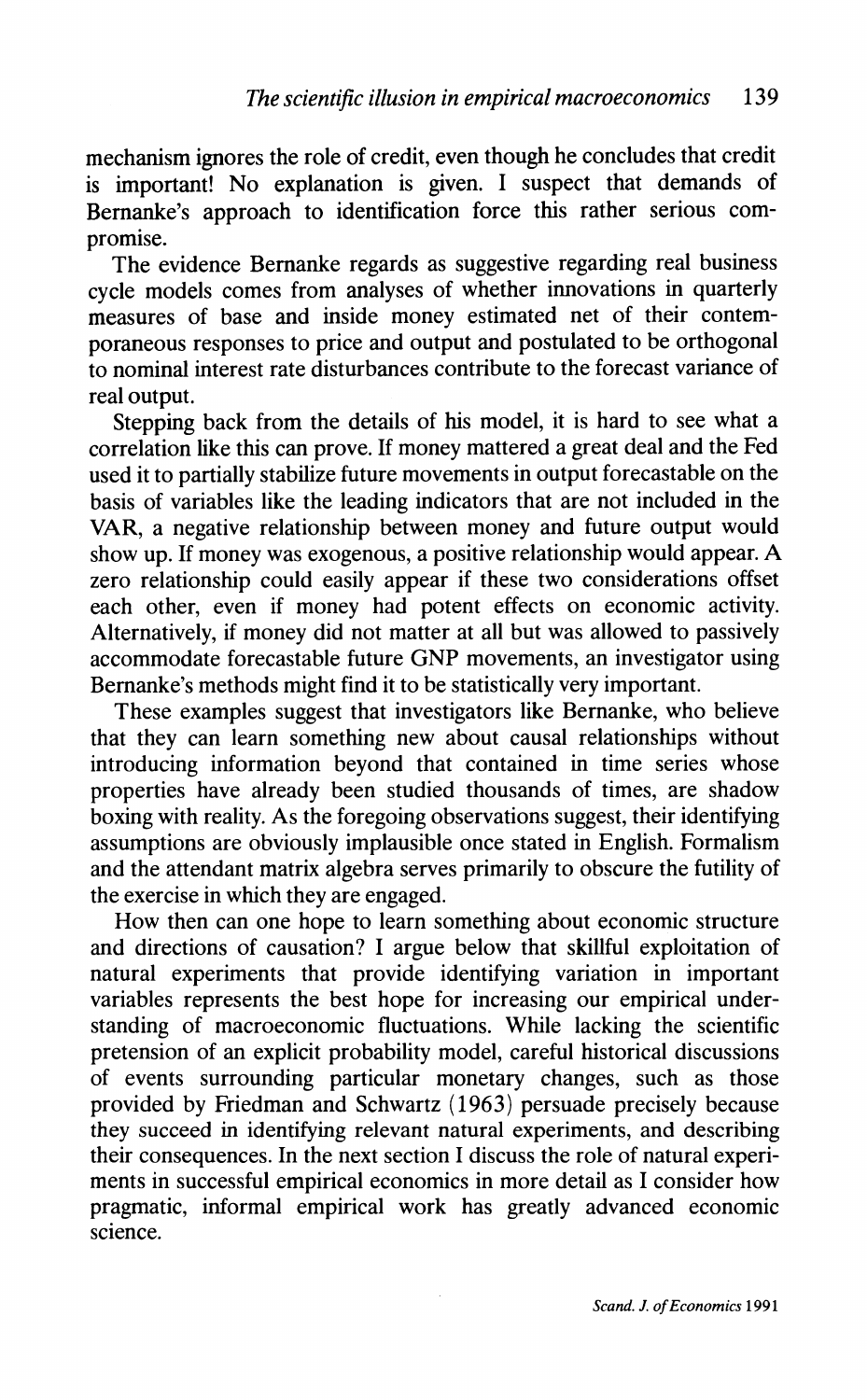## **IV. Why Does Pragmatic Empirical Work Have So Great an Impact?**

While formal econometric work has had little impact on the growth of economic knowledge, I believe that any history of macroeconomics would have to give great weight to informal pragmatic empirical approaches to economic problems. I think of Friedman's (1957) and Modigliani and Brumberg's (1955) treatments of the consumption function as obvious examples. Other examples might include Friedman and Schwartz (1963),  $Solow (1957)$  and Denison (1967); Phillips (1958) whose empirical finding has had profound if largely unanticipated effects; and the large body of work summarized in Fama (1970) on the stochastic properties of speculative prices.

These successful pieces of pragmatic empirical work have three elements in common that distinguish them from most empirical work that strives to be scientific.' First and foremost, in each case, the bottom line was a stylized fact or collection of stylized facts characterizing an aspect of how the world worked rather than parameter estimates or formal tests of a point hypothesis. In Friedman's and Modigliani's case, the point involved the importance of savings as a device for smoothing consumption. In Fama's case it was the impossibility of making money by trading stocks on the basis of publicly available information. The conclusion could prove to be persuasive or unpersuasive, but the reader was not in doubt that there was one.

Second, pragmatic pieces of empirical work produce regularities of a kind that theory can seek to explain. Modigliani's finding that wealth entered the consumption function in an important way, as well as corroborating his theory, was suggestive for theories regarding the operation of fiscal and monetary policies. Friedman and Schwartz's work on money's effects continues to be important in spurring theoretical developments. Phillips' finding has gone through a number of interpretations but it has stood as a reality that any theory of the business cycle must confront.

Third, successful pieces of pragmatic empirical work have no scientific pretense. They start from a theoretical viewpoint not a straitjacket. No single test is held out as decisive. Many different types of data are examined. Mayer (1972) counts 16 different types of evidence adduced by Friedman in support of the permanent income hypothesis. No single episode in A *Monetary History* was held out as decisive. No single test reported in Fama's survey proved or disproved anythlng but a persuasive pattern emerged from the totality. Solow did not treat his estimate as a

<sup>&#</sup>x27;1 find it interesting that the much less extensive empirical studies reported in Lucas ( 1973) and Lucas (1980a) have most of the characteristics noted below and few of the trappings of rigorous science.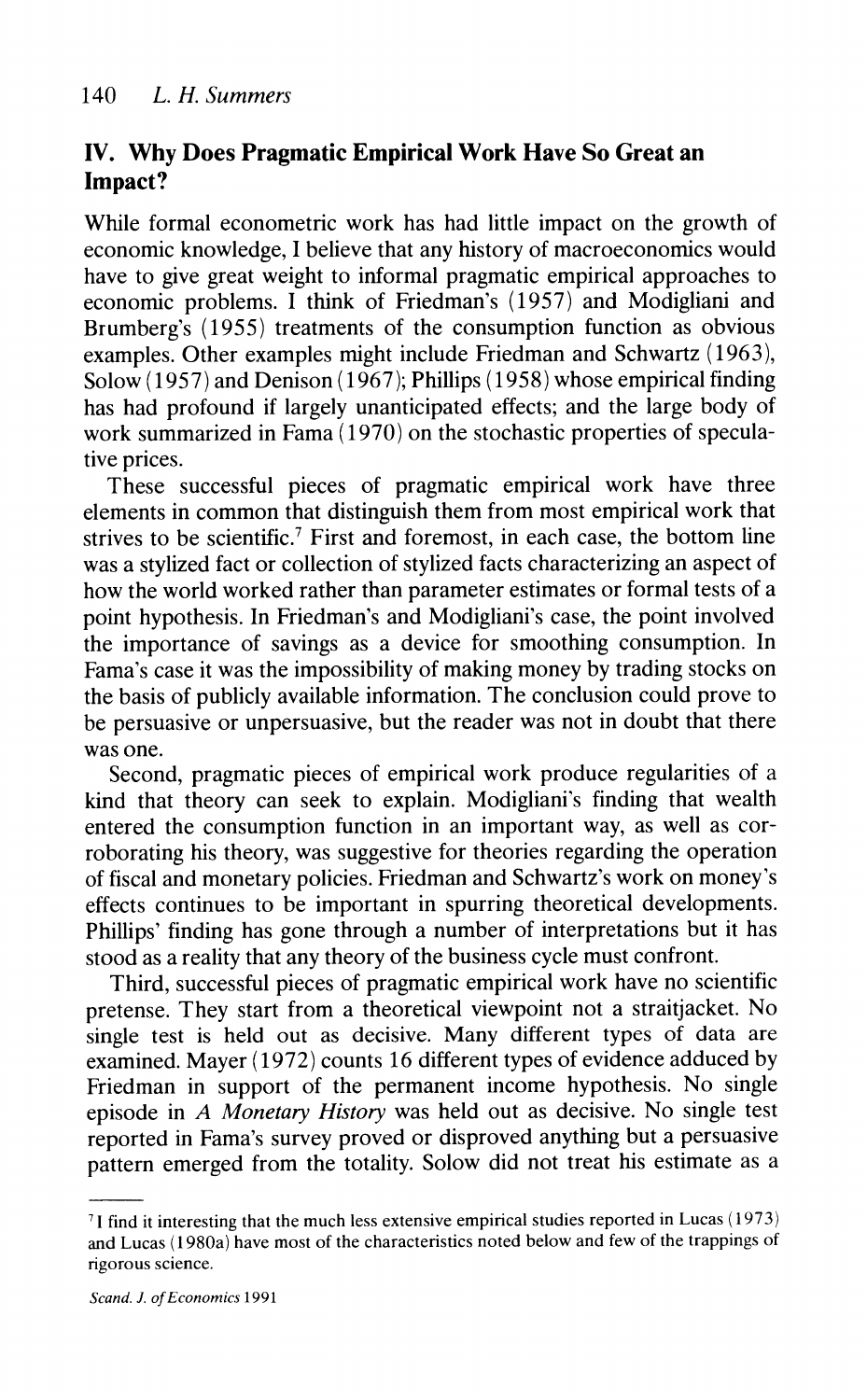decisive measurement of capital's contribution to economic growth but only as suggestive of its role.

Consider the example of early empirical work on the efficient markets hypothesis suggesting the martingale properties of stock prices. An investigator saddled with the goal of creating a general equilibrium asset pricing theory would have found it much harder to apprehend this empirical observation. In the same way, he would have been unlikely to construct a theory that had as a natural test a comparison of the performance of professional money managers and market averages. Yet such tests, which bore out the efficient markets hypothesis to a very great extent, surely stand as one of the most important empirical conclusions of financial economics.

Perhaps the best way to begin an argument, stressing the effectiveness of pragmatic empirical work, is to consider the problems addressed by the formal work deemed unsatisfactory in the previous section. One such problem was predicting the response of consumption to a change in its determinants such as a temporary tax cut. Here informal work can and has contributed a good deal. First, it can learn the lessons of history. Surely the most relevant knowledge for predicting the effects of a temporary tax cut today is knowledge of the effects of previous temporary tax cuts. Similarly, history can be informative about the effects of announcements regarding future tax policies. $8$ 

Second, it can examine other relevant natural experiments. For example, there is a sizeable literature surveyed in Mayer (1972) regarding the effects of windfalls on consumption. While there is controversy regarding the issue of whether or not the marginal propensity to consume out of windfalls was lower than that out of more permanent changes in income, there is a consensus that the marginal propensity to consume on nondurables out of windfalls was well in excess of 15 per cent.

Third, pragmatic empirical work can report relevant information and apply common sense. For example, it is surely relevant to an evaluation of the importance of liquidity constraints to know what fraction of a given tax cut will be given to persons who hold no financial assets. Since such persons might be unable to borrow, it would be informative to know also how much of a spike there was at zero in the distribution of net worth.<sup>9</sup> I would also find survey results regarding the fraction of the population that was aware that a tax reform bill passed recently to be informative.

 $8$  See Poterba and Summers (1986) for a first look at this question.

 $9$ The available data indicate that a large fraction of the population, (greater than half) have essentially no liquid assets and that there is a substantial spike very close to zero. I am not aware of any calculation of the fraction of the population weighted by income or by tax payments with no liquid assets.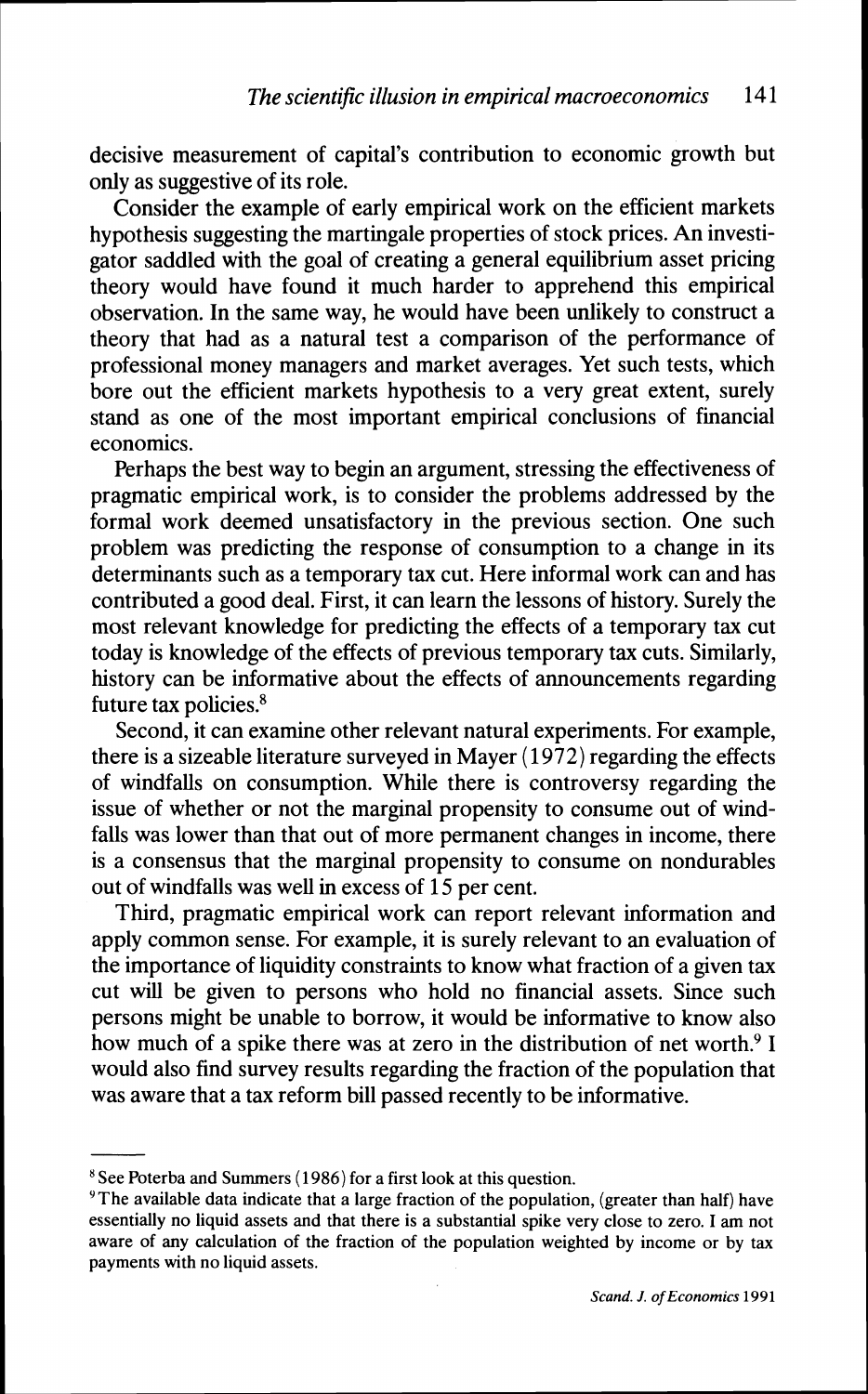Perhaps an even better example of how much more enlightening informal empirical work is than formal work is the area of asset pricing. It is instructive to contrast Hansen and Singleton's test of the consumption capital asset pricing model with the much more informative results of Mehra and Prescott's informal calibration exercise. Hansen and Singleton's bottom line is that their model and the associated stands they took were rejected by the data. It does not point in any particular direction. Mehra and Prescott's work on the other hand highlights the ways in which the data are inconsistent with theory  $-$  the spread between the return on stocks and bonds is greater than is consistent with reasonable assessments of the extent of risk aversion. By highlighting a fact, it points towards the development of alternative theories.

At the same time, the nature of the argument makes clear the robustness of the conclusion. Reading Mehra and Prescott's paper, unlike Hansen and Singleton's, it is clear that making different assumptions about separability and time aggregation, or allowing a role for consumer durables is not going to be helpful in salvaging the model under consideration.

An issue closely related to the ones treated by Hansen and Singleton and Mehra and Prescott is the volatility of asset prices. A large literature starting from Shiller's (1981) seminal paper has debated whether stock prices are more volatile than can be rationalized on the basis of fluctuations in fundamental values. It is hard to identify people whose mind has been durably changed by this research. In contrast, two studies, French and Roll (1986) and Shleifer (1985), neither of which are pretentiously scientific in the modern way or make use of elaborate techniques seem to me to force a major change in standard approaches to the theory of asset pricing. Each points to a striking, robust empirical conclusion that theory ought to be able to account for.

French and Roll show that the market is more volatile during trading hours than during nontrading periods, even after controlling for the amount of news received during both periods. That is, over periods when the same amount of public news (statistically) comes out, the market moves by an almost proportionately greater amount when it has been open a larger fraction of the time. This belies the hypothesis that market movements entirely reflect rational responses to news about fundamentals.

Shleifer's result is that when an exogenous event with no information content (joining the  $S\&P 500$ ) leads some investors to increase their demand for a stock, its price moves significantly. That is, the demand curve for securities is not horizontal. This also suggests that price movements are caused by something other than rational responses to publicly available information.

It is too early to know how theory will accommodate these findings. Perhaps they will lead to new models of privately informed traders. My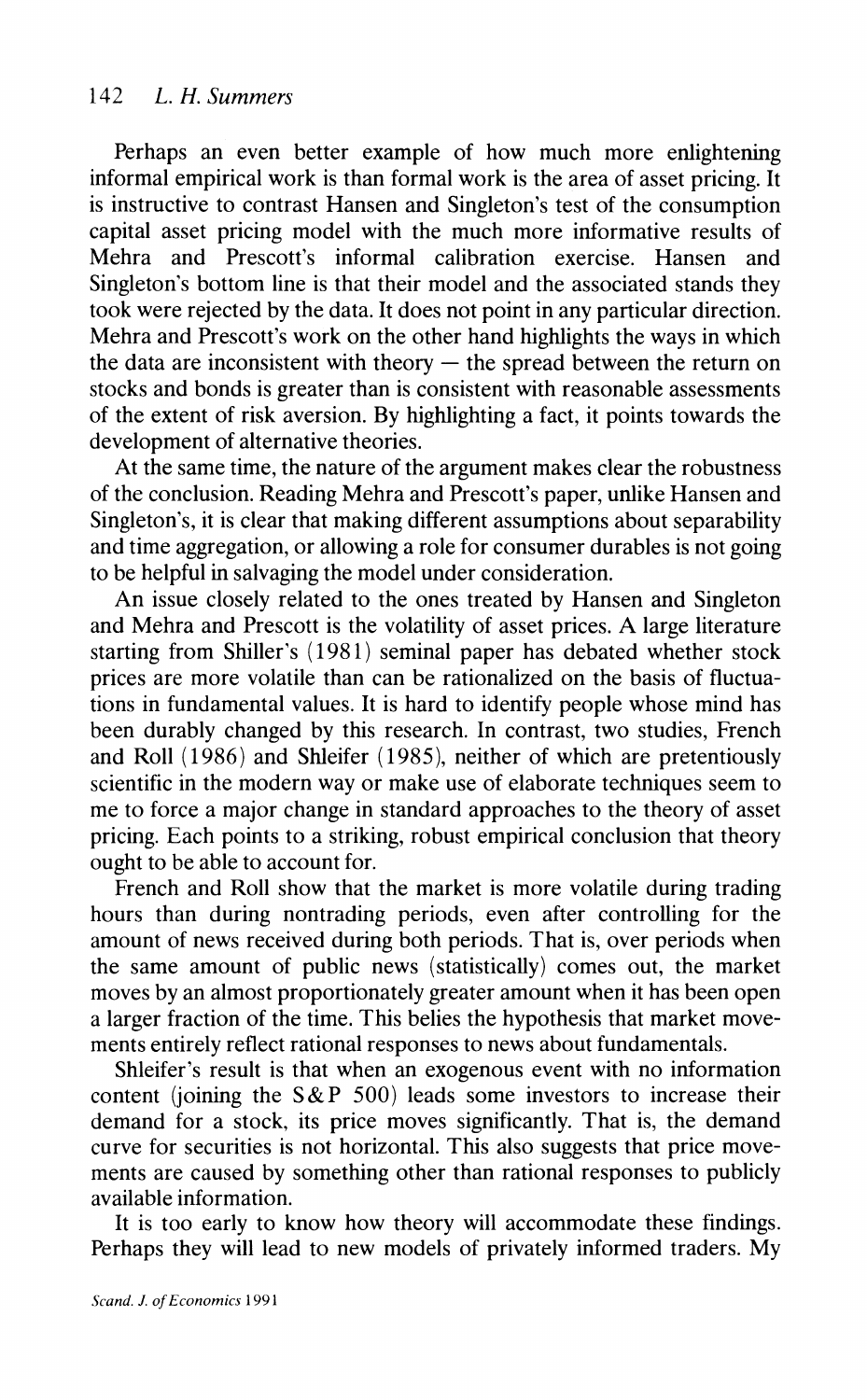own suspicion is that the result will be theories of how asset prices are determined when some traders are not rational in the conventional economics usage of the term. The crucial point is that these findings are very likely to have an effect on the theories economists use to understand asset pricing. The reason these studies have been and will be influential is that they have brought new information to bear on important issues. It is new information not new technique that leads to new insights in empirical economics.

Consider as a final example the problem of the role of money in cyclical fluctuations. Reading Friedman and Schwartz's treatment of the 1937 downturn is surely more convincing as a demonstration that financial disturbances have important effects on real economic activity than any Granger causality test. Histories of postwar business cycles like those provided by Eckstein and Sinai (1986) and Wojnilower (1980) that highlight the credit crunches precipitated by Federal Reserve actions that preceded every economic downturn surely is more suggestive for theory than a comparison of the predictive power of a "money" and "credit" variable in a multivariate equation. Evidence like Mussa's (1986) demonstration that across dozens of countries and a number of decades, floating exchange rates dramatically increase real exchange rate variability are much more convincing in suggesting that purely nominal changes can have real effects than are the cross correlations of any particular set of blips no matter how carefully selected.

In most of the examples considered in this section researchers presented an empirical regularity that was sufficiently clear cut that formal techniques were not necessary to perceive it. It is difficult to believe that any of the research described in this section would have been more convincing or correct if the author had begun by laying out some sort of explicit probability model describing how each of the variables to be studied should evolve within a specific pseudo-world. Conversely, it is easy to see how a researcher who insisted on fully articulating a stochastic pseudo-world before meeting up with data would be unable to do most of the work described in this section.

#### **V. Tentative Reflections on the Role of Theory**

I have devoted most of this paper to issues of empirical research strategy rather than to the role of theory. This reflects a judgment about my comparative advantage, the existence of Friedman's (1946) persuasive attack on purely formal theory, and a recognition of the fact that macroeconomics is an empirical science. This section concentrates on aspects of the relationship between theory and empirical work. I have already argued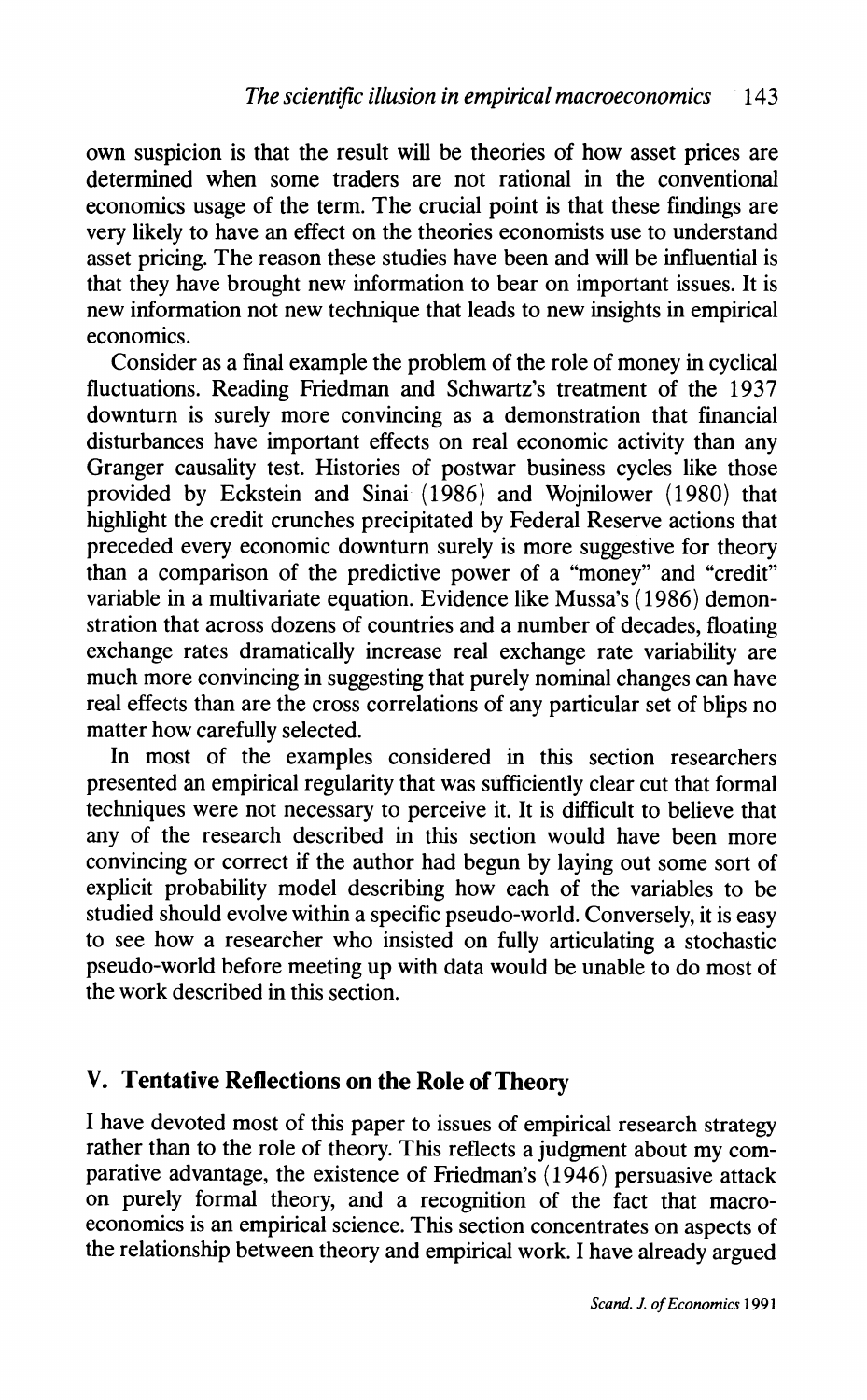that a great deal of empirical work is too closely tied to highly specific theories. Here I argue that much of macroeconomic theory is excessively divorced from empirical observation and that as a consequence it is taken more seriously than it deserves to be. In large part this is the result of the failure of empirical work to deliver facts in a form where they can be apprehended by theory. $10$ 

Modern scientific macroeconomics sees a (the?) crucial role of theory as the development of pseudo world's or in Lucas's (1980b) phrase the "provision of fully articulated, artificial economic systems that can serve as laboratories in which policies that would be prohibitively expensive to experiment with in actual economies can be tested out at much lower cost" and explicitly rejects the view that "theory is a collection of assertions about the actual economy". These attitudes lead to the sort of purely formal theorizing which Friedman saw as futile, and increasingly to egregious failures of economic prediction.

While Lucas's definition does not require it, a great deal of the theoretical macroeconomics done by those professing to strive for rigor and generality, neither starts from empirical observation nor concludes with empirically verifiable prediction. A good example is provided by the large (now slightly dated) theoretical literature on monetary growth and the effects of inflation on capital intensity. While early contributions could be seen as extended arguments in the language of mathematics for the empirical prediction that inflation would increase capital intensity, it is difficult to see the empirical content of many subsequent studies. The typical approach is to write down a set of assumptions that seem in some sense reasonable, but are not subject to empirical test (e.g. money enters the utility function) and then derive their implications and report them as a conclusion. Since it is usually admitted that many considerations are omitted, the conclusion is rarely treated as a prediction.

These exercises create potential analogue systems. They examine their properties. Frequently conclusions are reached about what policies would be desirable in an economy like that modeled. However, an infinity of models can be created to justify any particular set of empirical predictions. And I suspect that there is a meta-theorem that any policy recommendation can be derived from some model of optimizing behavior. What then do these exercises teach us about the world? True, each fully worked out system defines laws of motion for its endogenous variables and so can in principle be "taken seriously econometrically" and confronted with data. But, as I have already argued, this tends not be a fruitful or memorable

<sup>&</sup>lt;sup>10</sup> In this section I deal only with work that purports to be in at least an interim sense a final product. Presumably the work directed at developing techniques of analysis should be judged by the results of applying the techniques.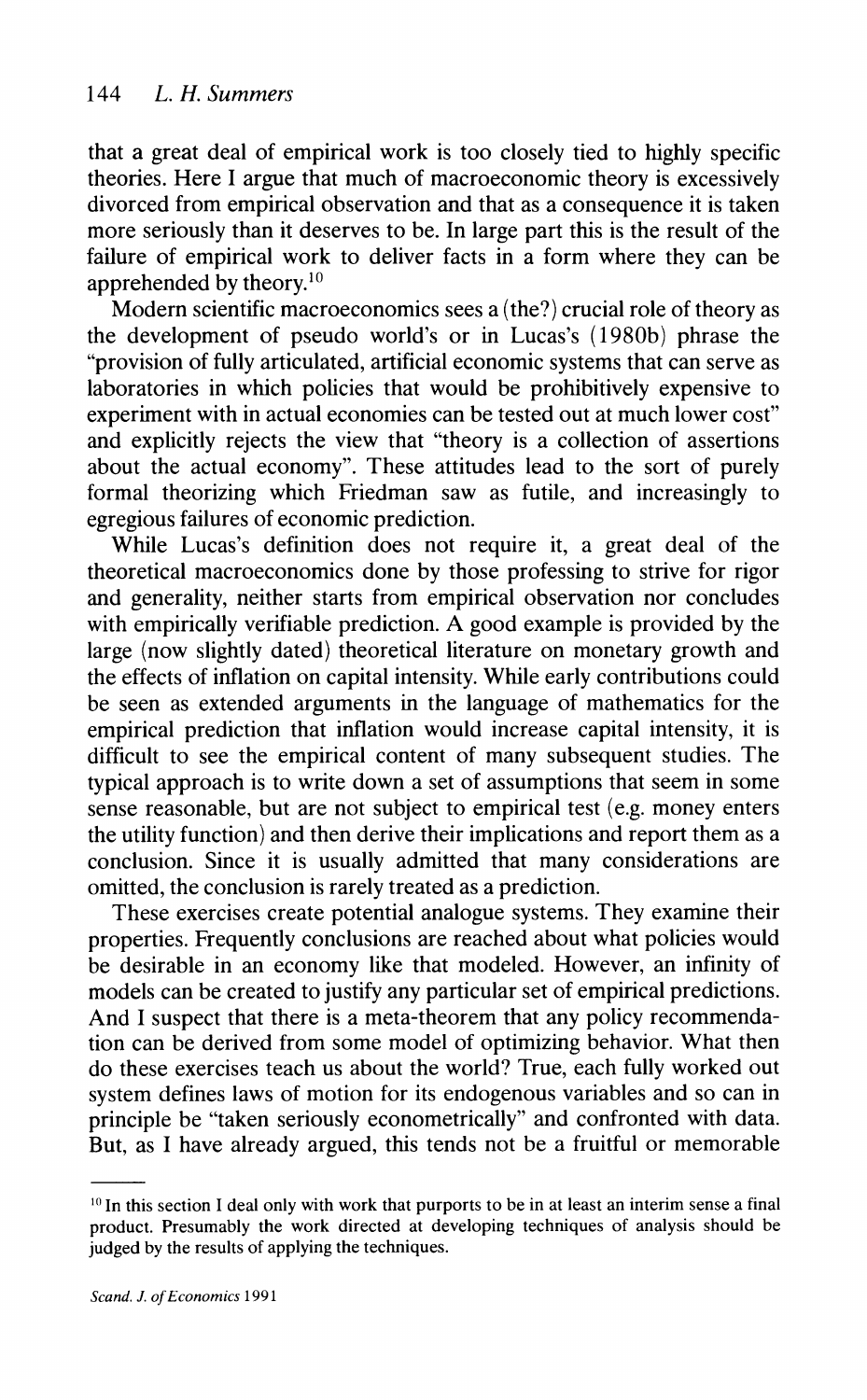exercise. In fact only a small fraction of theoretical work is ever applied empirically in this way. If empirical testing is ruled out, and persuasion is not attempted, in the end I am not sure these theoretical exercises teach us anything at all about the world we live in.

Given my skepticism about decisive formal econometric tests of hypotheses, it should be clear that in urging that theory should generalize facts and make predictions I do not refer only or even primarily to evidence provided by econometric analyses. Indeed, the empirical facts of which we are most confident and which provide the most secure basis for theory are those that require the least sophisticated statistical analysis to perceive. A good example of theory drawn from experience and logic is Barro and Gordon's (1983) theory of inflation as arising out of considerations of dynamic consistency. This theory explains how policymakers come to pursue policies leading to higher long run average rates of inflation than they or the public would prefer given their benefits. This empirical regularity cannot be demonstrated econometrically but that does<br>not detract from the theory's power. The theory also makes predictions for instance that societies will seek out those who are more inflation averse than the representative citizen to determine monetary policy  $-$  which are amenable to empirical analysis if not formal statistical testing.

My argument so far has been that theoretical research divorced from the problems of empirical generalization and prediction is unlikely to be fruitful. There is however a still greater danger however in research directed at achieving internal consistency starting from first principles without explicit regard for empirical observation. It is all too easy to confuse what is tractable with what is right. There is a tendency to reason that since the world must be consistent, and since all known full-blown models derived from optimizing behavior share a common prediction, that prediction must have some validity. This form of illogic is a modern development. The factor price equalization theorem has rarely been treated as evidence that measurements showing wages to be different across countries were flawed. Yet, Prescott (1986) has recently responded to discrepancies between the predictions of his theory and the data by asserting that "theory is now ahead of measurement".

Reliance on deductive reasoning rather than theory based on empirical evidence is particularly pernicious when economists insist that the only meaningful questions are the ones their most recent models are designed to address. Serious economists who respond to questions about how today's policies will affect tomorrow's economy by taking refuge in technobabble about how the question is meaningless in a dynamic games context abdicate the field to those who are less timid. No small part of our current economic difficulties can be traced to ignorant zealots who gained influence by providing answers to questions that others labeled as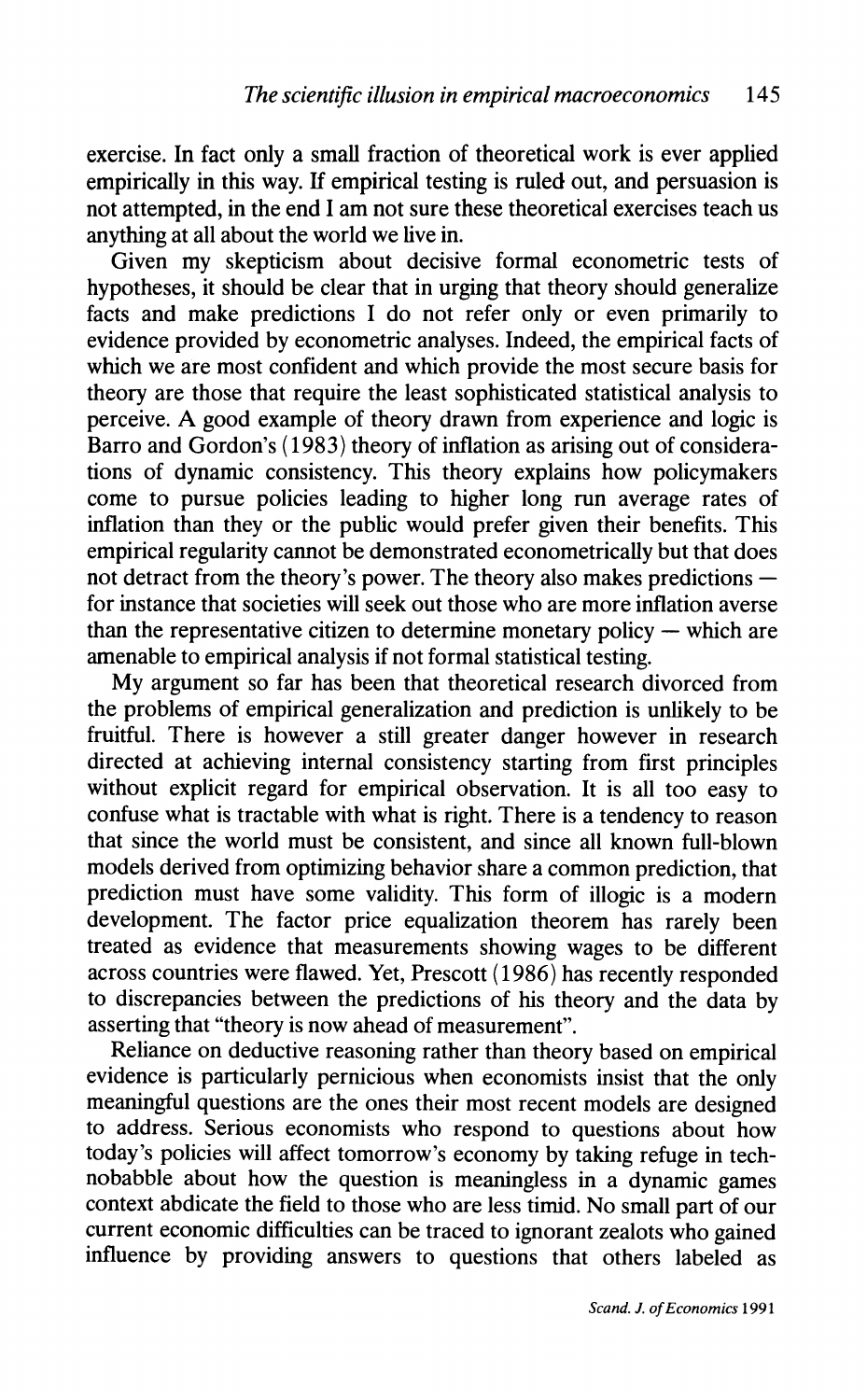meaningless or difficult. Sound theory based on evidence is surely our best protection against such quackery.

### **VI. Conclusions**

This paper has made the case that pragmatic empirical work has contributed a great deal to the development of economics just as experimental and observational work have played a key role in the natural sciences. I have argued that formal econometric work where elaborate technique is used to either apply theory to data or to isolate the direction of causal relationships where they are not obvious a *priori* virtually always fails. If this argument is accepted it suggets that in evaluating empirical work we should begin by asking different questions than the ones usually posed. Instead of considering the methods employed, we should ask whether the fact reported is an interesting one that affects our view of how the economy operates. Does it affect our belief about a substantive question?<sup>11</sup>

All too often researchers, referees and editors fail to ask these scientific questions. Instead, they ask the same questions that jugglers' audiences ask – Have virtuosity and skill been demonstrated? Was something difficult done? Often these questions can be answered favorably even where no substantive contribution is being made. It is much easier to demonstrate technical virtuosity than to make a contribution to knowledge. Unfortunately it is also much less useful.

Just as not all demonstrations of virtuosity contribute to knowledge, most empirical work that actually contributes to knowledge does not display the author's capacity for statistical pyrotechnics. Good empirical evidence tells its story regardless of the precise way in which it is analyzed. In large part, it is its simplicity that makes it persuasive. Physicists do not compete to find more and more elaborate ways to observe falling apples. Instead they have made so much progress because theory has sought inspiration from a wide range of empirical phenomena.

Macroeconomics could progress in the same way. But progress is unlikely as long as macroeconornists require the armor of a stochastic pseudo-world before doing battle with evidence from the real one.

<sup>&#</sup>x27;I Consider an example of the application of this test. **A** large literature has attempted to evaluate the importance of liquidity constraints using Euler equation techniques. There have been few indications that the results have been imprecise relative to researchers' expectations. Yet I do not think the professional consensus regarding the short run marginal propensity to consume is very different today than it was 10 years ago. Nor do I believe that the degree of uncertainty attached to it has declined very much. I find it difficult to believe that those undertaking studies in this tradition today really believe that their individual study will change this situation.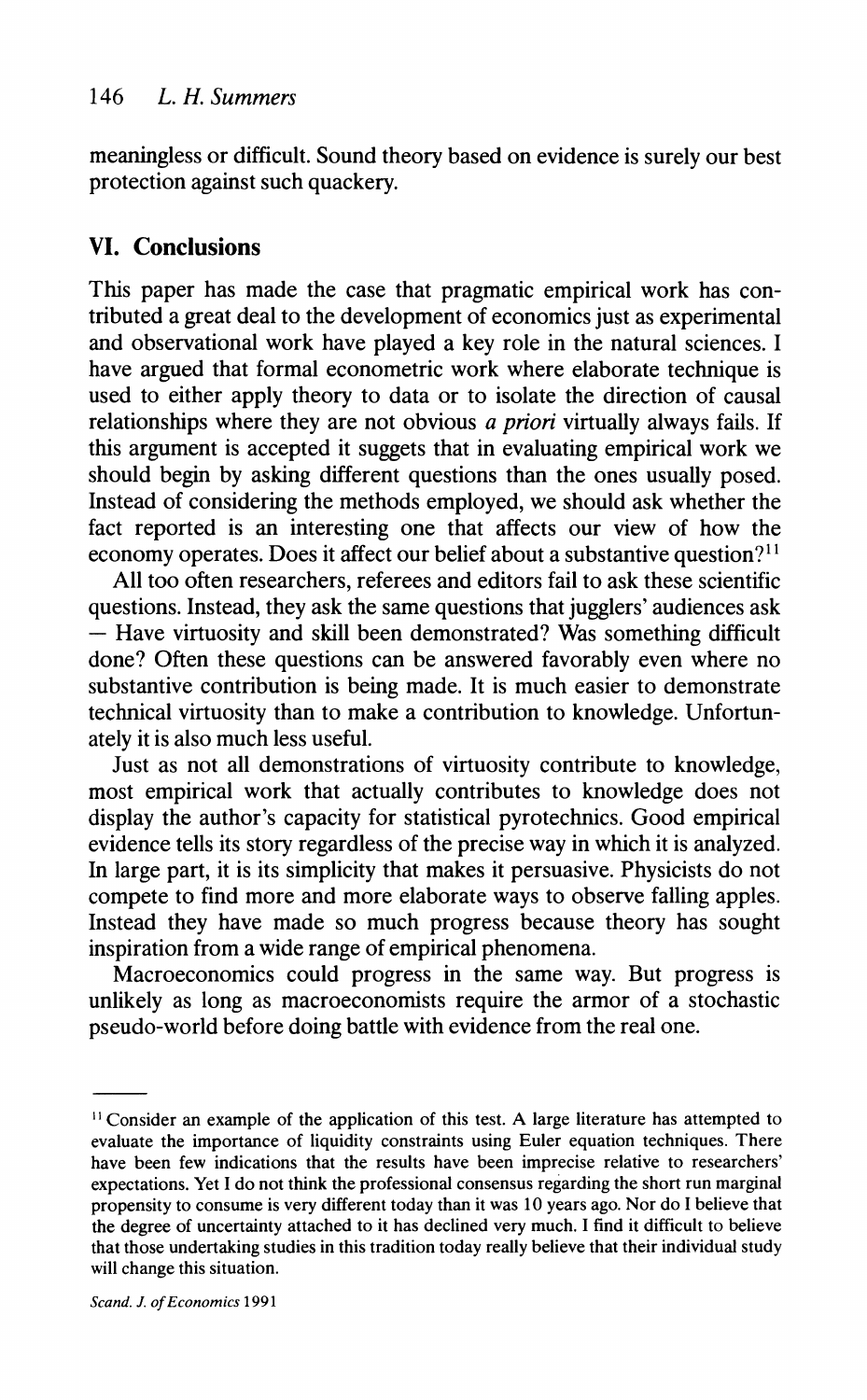#### **References**

- Barro, Robert J. & Gordon, David B.: A positive theory of monetary policy in a natural rate model. *Journal of Political Economy* 91 (4), 589-610, Aug. 1983.
- Bemanke, Ben: Alternative explanations of the money-income correlation. *Carnegie Rochester Conference Series on Public Policy* 25,49- 10 1, Autumn 1986.
- Blanchard, Olivier: Wages, prices and output: A structural investigation. Mimeo, MIT, 1986.
- Denison, Edward F.: *Why Growth Rates Differ.* Brookings Institution, 1967.
- Dewald, William G., Thursby, Jerry G. & Anderson, Richard: Replication in empirical economics: The *Journal of Money, Credit and Banking* Project. *American Economic Review* I0 (4), 587-603. Sept. 1986.
- Eckstein, Otto & Sinai, Allen: The mechanisms of the business cycle in the post-war era. In Robert J. Gordon (ed.), *The American Business Cycle: Continuity and Change,* Studies in Business Cycles, Vol. 25, University of Chicago Press for the National Bureau of Economic Research, Chicago, 39- 122, 1986.
- Fama, Eugene F.: Efficient capital markets: A review of theory and empirical work. *Journal of Finance* 25,383-417, May 1970.
- Feldstein, Martin: Social security, induced retirement and aggregate capital accumulation. *Journal of Political Economy,* 905-926, Sept./Oct. 1974.
- French, Kenneth & Roll, Richard: Stock return variances: The arrival of information and the reaction of traders. *Journal of Financial Economics,* 5-26, 1986.
- Friedman, Milton: Lange on price flexibility and employment  $-A$  methodological criticism. *American Economic Review,* 6 13-3 1, Sept. 1946.
- Friedman, Milton: *A Theory of the Consumption Function.* Princeton University Press, 1957.
- Friedman, Milton & Schwartz, Anna: *A Monetary History of the United States 1867-1960*. Princeton University Press for the National Bureau of Economic Research, 1963.
- Hansen, Lars Peter & Singleton, Kenneth J.: Generalized instrumental variables estimation of nonlinear rational expectations models. *Econometrica* 50 (5), 1269-86, Sept. 1982.
- Hansen, Lars Peter & Singleton, Kenneth J.: Stochastic consumption, risk aversion, and the temporal behavior of asset returns. *Journal of Political Economy* 91 (2), 249-65, March 1983.
- Kreps, David M.: *A Course in Microeconomic Theory.* Harvester Wheatsheaf, New York, 1990.
- Kydland, Finn & Prescott, Edward: Time to build and aggregate fluctuations. *Econornetrica*   $50(6)$ , 1345-71, 1982.
- Leamer, Edward: *Specification Searches*. John Wiley & Sons, 1978.
- Lucas, Robert E.: Some international evidence on output-inflation tradeoffs. *American Economic Review,* 326-34, June 1973.
- Lucas, Robert E.: Econometric policy evaluation: A critique. In Karl Brunner & Alan Meltzer (eds.), *Carnegie Rochester Conference Series on Public Policy 1,* 19-46, 1976.
- Lucas, Robert E.: Methods and problems in business cycle theory. *Journal of Money, Credit and Banking 12* (4), Part 2,696-715, Nov. 1980a.
- Lucas, Robert E.: Two illustrations of the quantity theory of money. *American Economic Review,* 1980b.
- Lucas, Robert E.: *Models of Business Cycles,* Basil Blackwell, Oxford, 1987.
- Mayer, Thomas: *Permanent Income, Wealth and Consumption.* University of California Press, 1972.
- McClosky, Donald: *The Rhetoric of Economics.* University of Wisconsin Press, Madison, 1985.
- Mehra, Rajnish & Prescott, Edward: The equity premium: A puzzle. *Journal of Monetary Economics* **15** (2), 145-62, 1985.